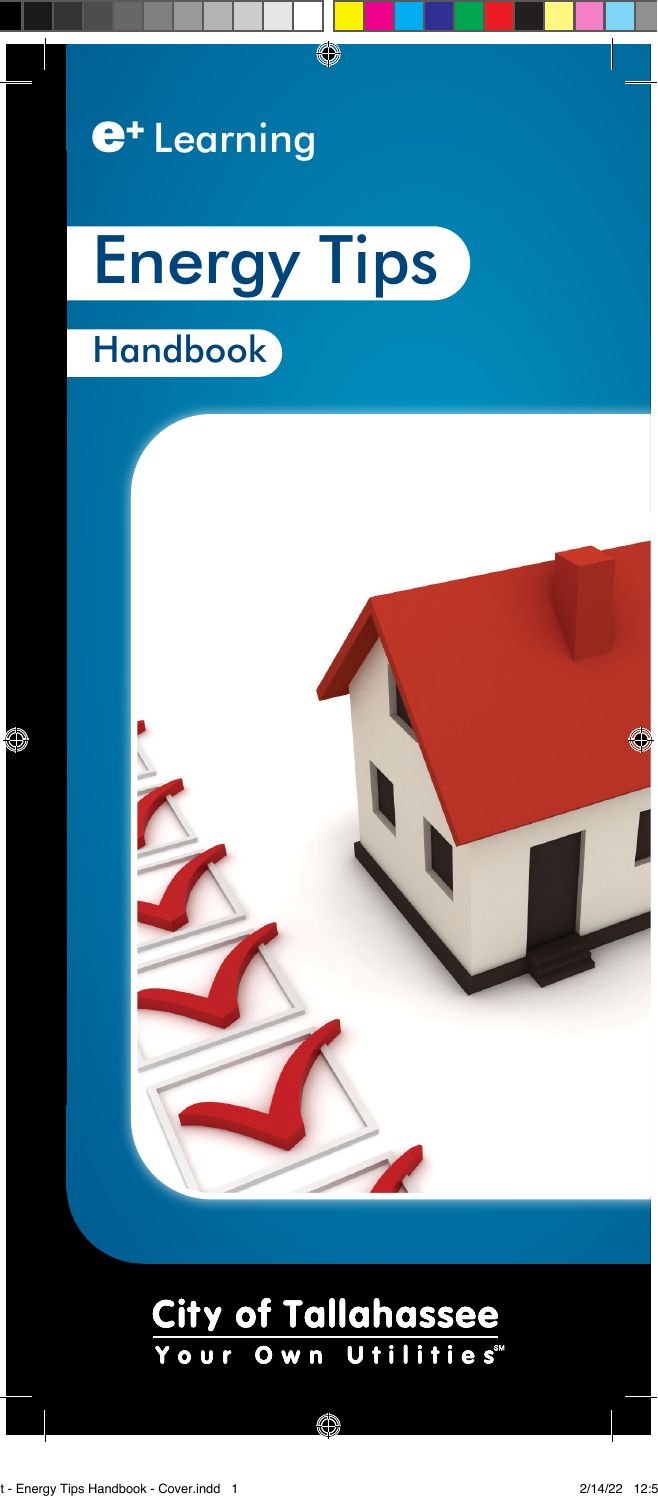# Interact with the City of Tallahassee Utilities

#### Visit

Talgov.com/YOU

#### Email

YourOwnUtilities@Talgov.com

#### Smartphone Apps





Social Media **f in D** @CityofTLH

#### Call 850-891-4968 TTY Hearing Impaired: 850-891-8169

Hours of Operation: Daily from 6 a.m. to 11 p.m. (Emergency Service Available 24/7)

### Visit

Frenchtown Renaissance Center 435 N. Macomb St. Tallahassee, FL 32301

Hours of Operation: Mon. – Fri. 8 a.m. to 5 p.m.

Fax 850-891-0901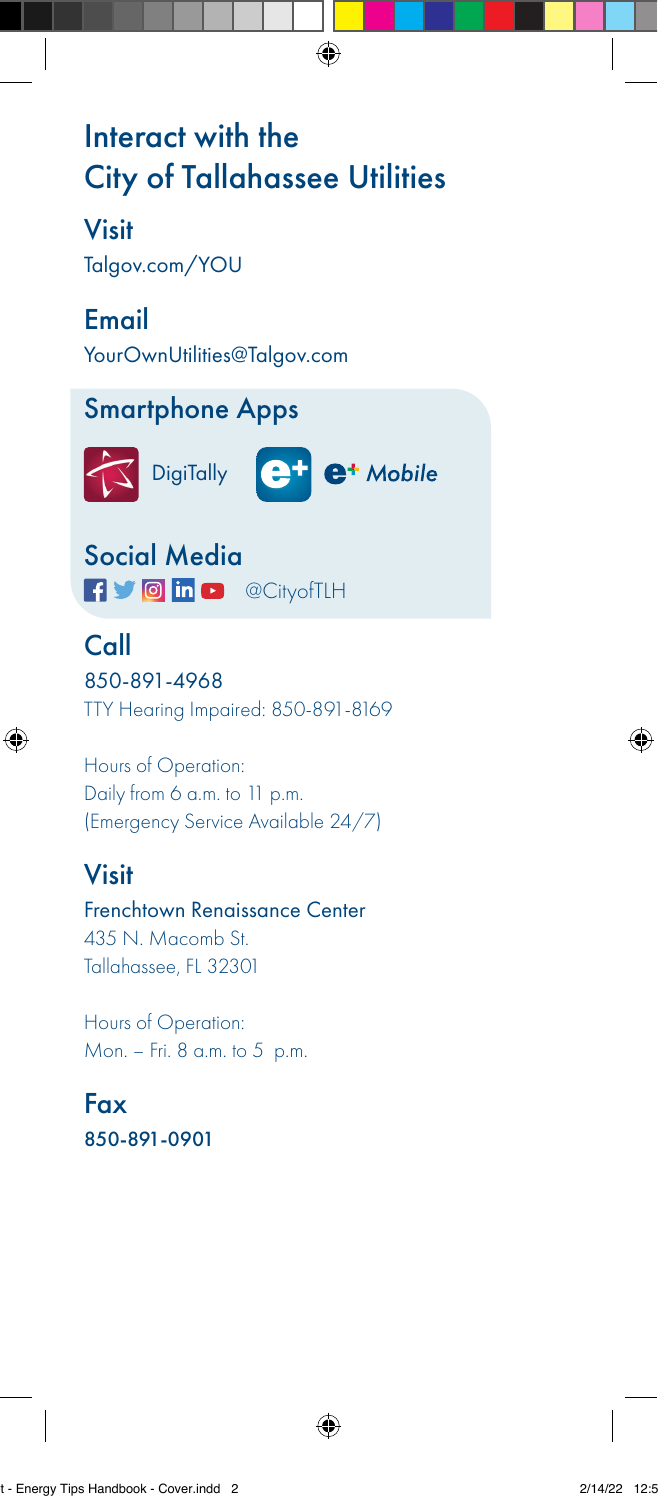# **Table of Contents**

| Heating and Cooling 8            |  |
|----------------------------------|--|
| Water Heaters 24                 |  |
|                                  |  |
|                                  |  |
| Refrigerators and Freezers  29   |  |
|                                  |  |
| In the Laundry Room 30           |  |
| Other Appliances  31             |  |
|                                  |  |
|                                  |  |
| In the Bathroom  34              |  |
| Outside the Home 35              |  |
| Weatherstripping and Caulking 35 |  |
| Miscellaneous Findings  36       |  |
|                                  |  |

For more information on products & services designed to help you save energy, water and money, call the City of Tallahassee Utilities at 850-891-4968 or visit Talgov.com/YOU.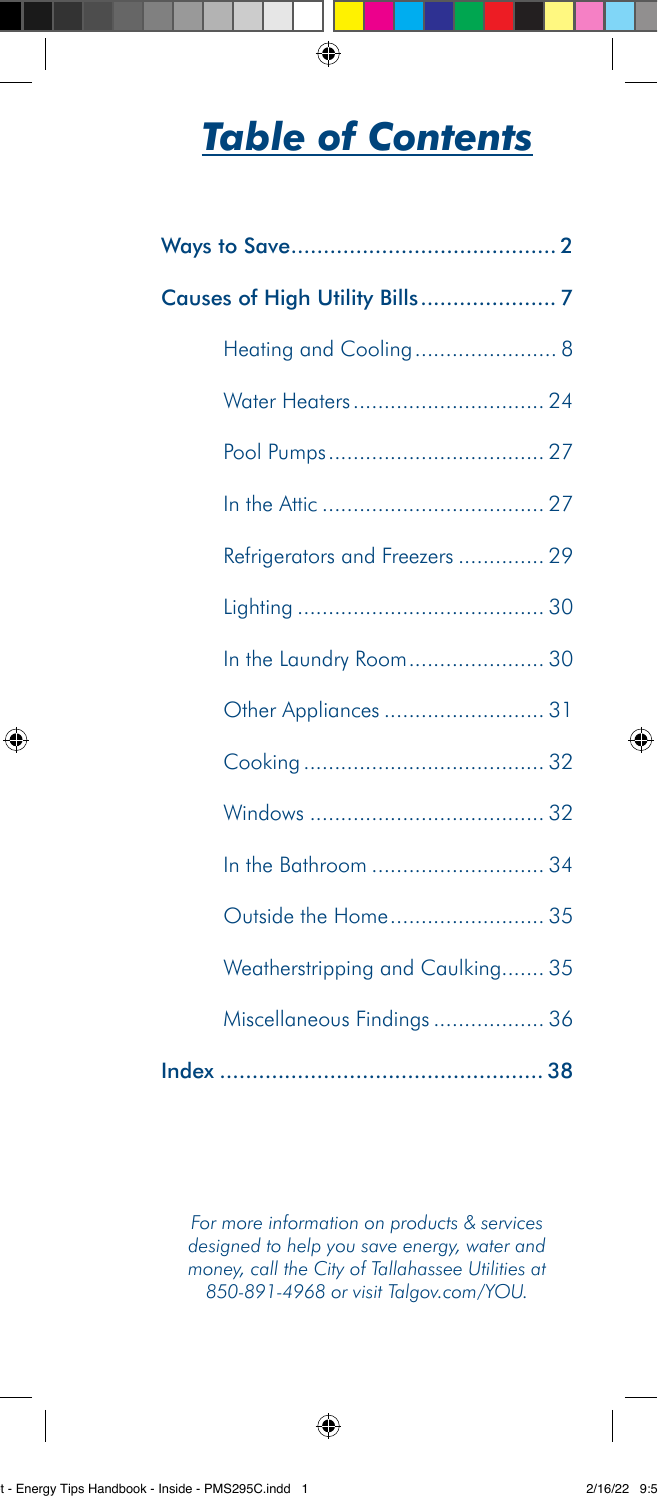



#### *The following suggestions will help you save energy, water and money.*

| Tips are categorized by: |                                |  |
|--------------------------|--------------------------------|--|
| ☆/※                      | <b>Both Summer</b><br>& Winter |  |
|                          | <b>Summer Only</b>             |  |
| ₩                        | <b>Winter Only</b>             |  |

*For more information on products & services designed to help you save energy, water and money, call the City of Tallahassee Utilities at 850-891-4968 or visit Talgov.com/YOU.*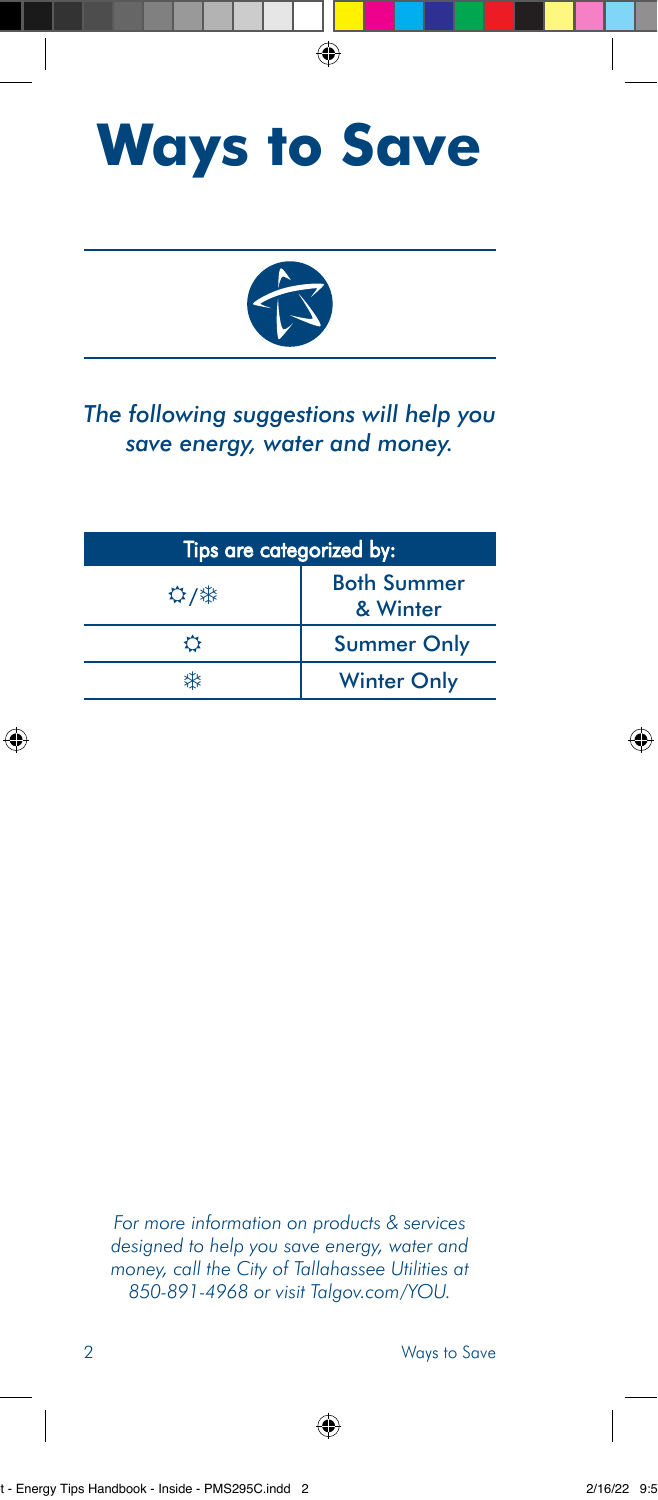- 1.  $\hat{\varphi}/\hat{\ast}$  Insulate your attic. Insulation levels for Tallahassee:
	- R-38 if you have a heat pump or gas furnace.
	- R-49 if you heat with electric resistance heat strips only.
- 2.  $\hat{\varphi}/\hat{\varphi}$  Cook faster with a lid on the pan.
- 3.  $\hat{\varphi}$ /  $\hat{\varphi}$  Turn off the burner on electric ranae tops a little early. Allow cooking to finish as the burner cools.
- 4.  $\hat{\varphi}$ /  $\hat{*}$  Track your energy usage each month with e+ Online. Comparing monthly usage gets you thinking, changing habits and using less energy.
- 5.  $\hat{\heartsuit}/$  Set your central heating and air thermostat's FAN selection to "AUTO," not "ON."
- 6.  $\varphi/\$  Close your fireplace damper when not in use.
- 7.  $\hat{\varphi}/\hat{\mathscr{R}}$  Arrange items in your refrigerator for quick removal. The less the refrigerator door is open, the better.
- 8.  $\hat{\heartsuit}/$  Use energy-saving settings on washing machines, dryers, dishwashers and refrigerators.
- 9.  $\hat{\vee}$ / \* Use hot water wisely. Repair leaks. Hot water leaks increase your energy, water and sewer costs.
- 10.  $\hat{\vee}\times\hat{\mathbb{F}}$  If you're away from home for extended periods:
	- Turn off your electric water heater at the breaker panel.
	- Turn your Heating unit to "OFF."
- 11.  $\hat{\varphi}$ /  $\hat{\mathscr{F}}$  Turn off lights when not in use.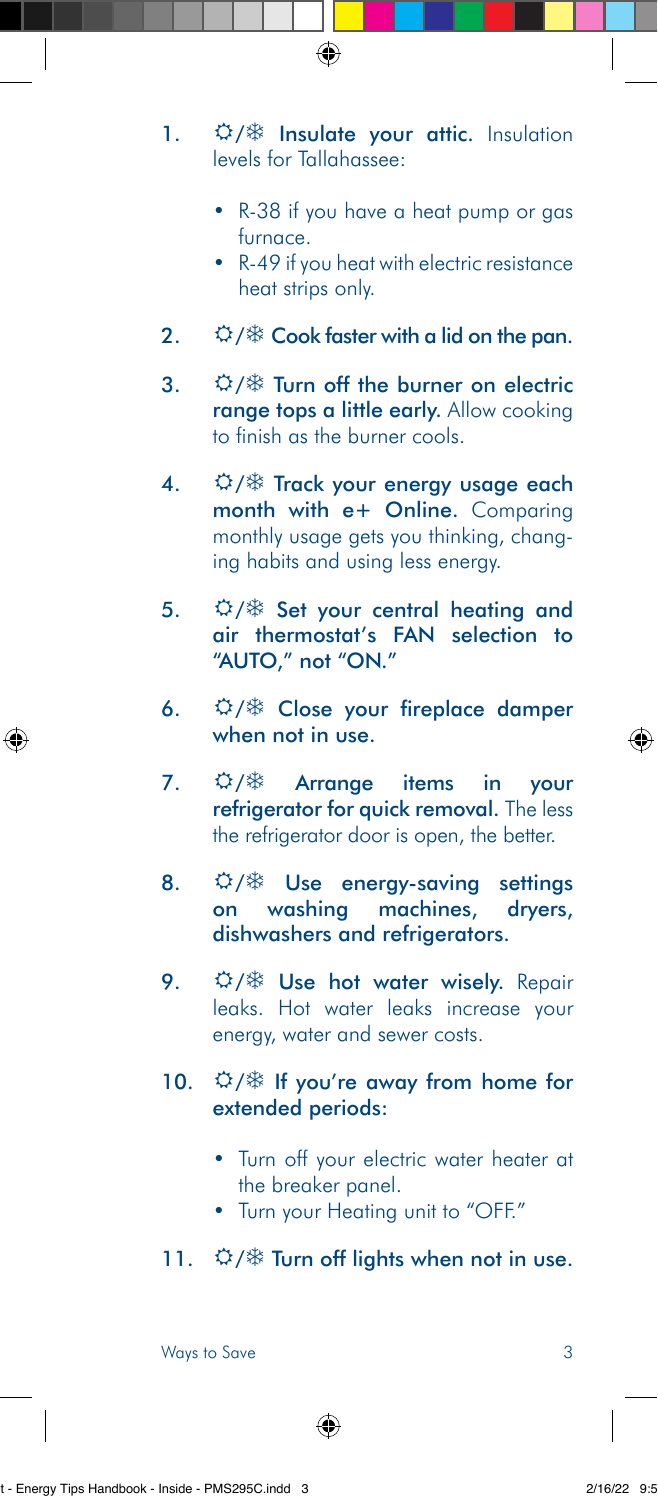- 12.  $\hat{\varphi}$ / \* Turn down water heater thermostats to 120º F.
- 13.  $\hat{\nabla}/\hat{\nabla}$  Use a clothesline. Dry clothes in the sun's free heat.
- 14.  $\hat{\vee}$  /  $\hat{\mathbb{X}}$  Wash clothes in cold water. Almost all the cost of clothes washing is in the cost to heat water.
- 15.  $\hat{\vee}\times\hat{\mathbb{C}}$  Clean the clothes drver lint screen frequently. Check and clean the outdoor flapper vent, too.
- 16.  $\hat{V}/\hat{V}$  Seal air leaks around doors and windows with caulk and weatherstripping.
- 17.  $\hat{\nabla}/\hat{\nabla}$  Keep all AC supply registers open. Closing off rooms or registers will not save money and may lead to problems later.
- 18.  $\hat{\varphi}$ /  $\hat{\mathscr{F}}$  Repair air duct leaks in the attic or under the house.
- 19.  $\hat{\varphi}/\hat{\mathscr{R}}$  Change the AC filter monthly during heavy use. Dirty filters slow down airflow and cause the unit to run longer.
- 20.  $\hat{\varphi}$  Set the AC thermostat at 78° F or higher. Raise it a few degrees when away during the day. Setting the AC at 70º F instead of 78º F can double your operating cost!
- 21.  $\hat{\varphi}$  Don't try to speed-cool at a very low temperature when you get home. Standard single-speed air conditioners cool as fast as they can when on; they can't cool any faster. Choose your normal setting, preferably 78º F.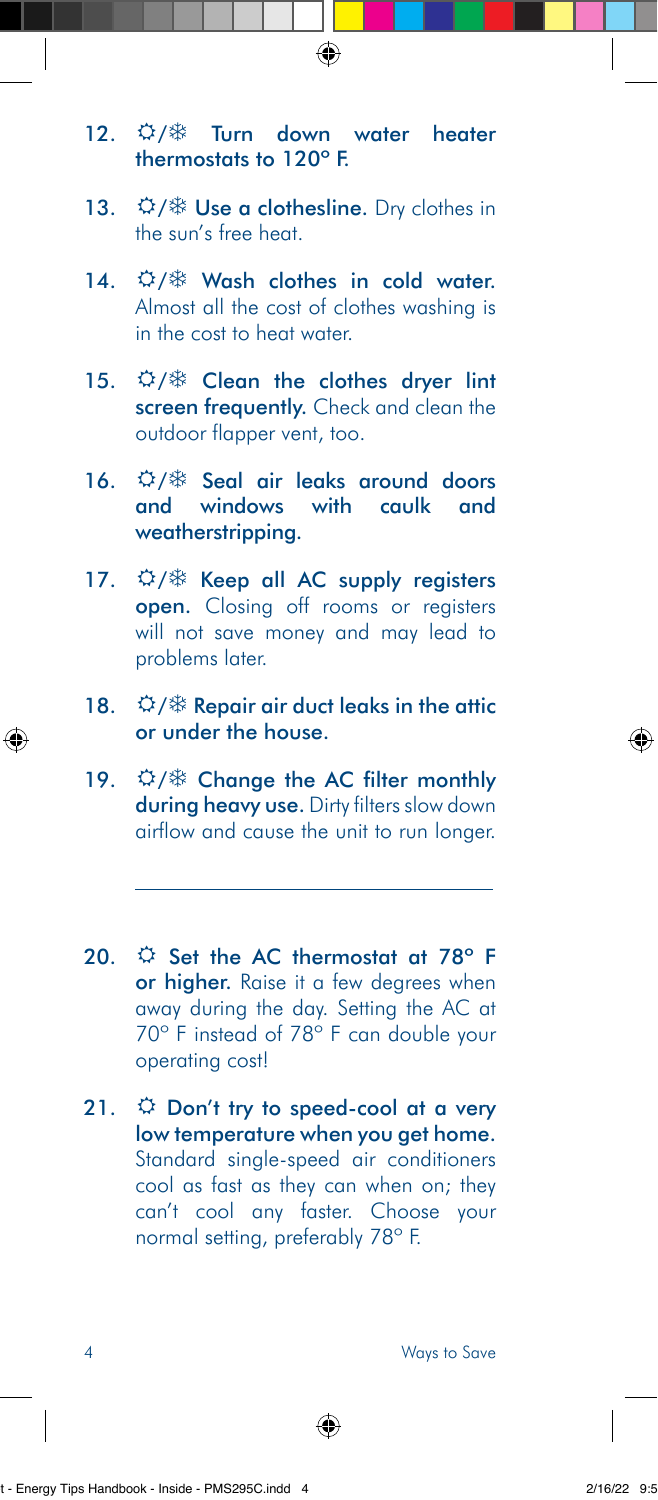- 22.  $\Diamond$  Use fans in mild weather. A ceiling fan at medium speed uses 50 to 100 times less energy than your central AC.
- 23.  $\Diamond$  Set your thermostat a few degrees higher when running a ceiling fan. You will feel as cool at 80° F as you would at 78º F, but costs are reduced by about 15 - 25 percent.
- 24.  $\circled{1}$  Use a microwave instead of the range or oven. The microwave cooks fast and doesn't heat the kitchen.
- 25.  $\circled{1}$  Keep windows and doors closed while air conditioning.
- 26.  $\hat{\varphi}$  Close all shades, drapes and blinds during the day.
- 27.  $\Leftrightarrow$  Wear lightweight clothing, preferably cotton, and adjust the thermostat higher.
- 28.  $\Leftrightarrow$  Vent the clothes dryer to the outdoors. This prevents heat and moisture from getting into the house.
- $29.$   $\ddot{Q}$  Limit oven use and cook outdoors.
- 30.  $\Diamond$  Plant trees for shade on the east and west sides of your home. This can reduce air conditioning costs by 30 percent.
- 31.  $\Diamond$  Use as few lights as needed. Lights put off heat. About 99 percent of a lamp's energy is converted to heat while the remaining one percent is converted to light.
- 32.  $\hat{\varphi}$  Switch to LED lights. They provide the same amount of light for 1/6 the cost and 1/6 the heat output, while lasting 25 times longer than incandescent light bulbs.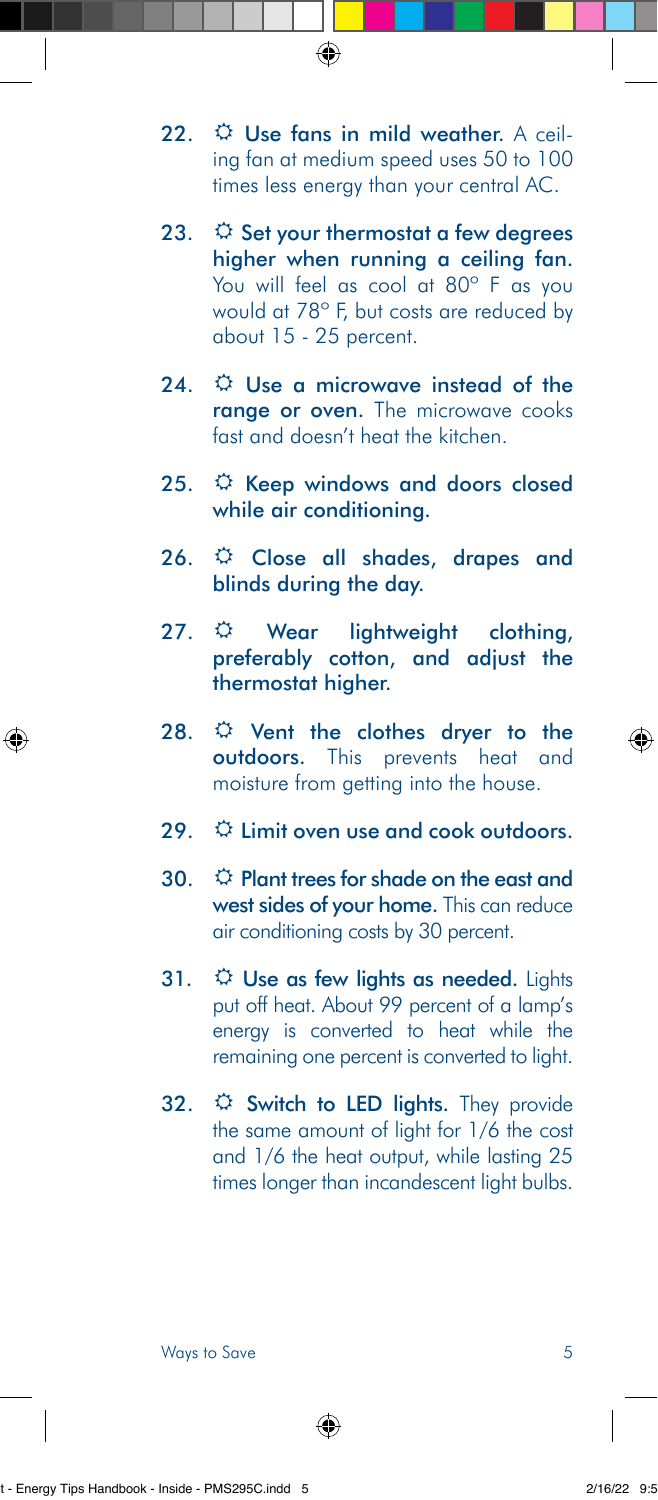- 33. *Sharehour heating thermostat care*fully and accurately. Recommended daytime indoor temperature in winter is 68° F. The nighttime setting depends on the type of equipment used:
	- Heat pump: At night  $= 65^\circ$  F
	- Furnaces: At night  $= 55^\circ$  60 $^\circ$  F
	- Electric-resistance heating: At night  $=$ 55º - 60º F

#### 34. **We Dress warmer and adjust the** thermostat lower.

- 35.  $*$  Let the sun in. Open your shades, drapes or blinds to admit the sun's heat on cold days. Close them at night.
- 36.  $*$  If you have a heat pump, be sure the thermostat is not accidentally set to "EMERGENCY HEAT." Costs can double in the Emergency Heat mode.
- 37.  $*$  If you have a heat pump, be sure the big outdoor fan spins when you're heating the house. If the outside fan doesn't spin when you're heating, you're probably heating with the system's backup electric heat strips at double the cost.
- $38.$   $\frac{1}{28}$  If you return from work or school to a cold house, turn the heat up, but no higher than your usual thermostat setting. It doesn't heat any faster at a higher setting.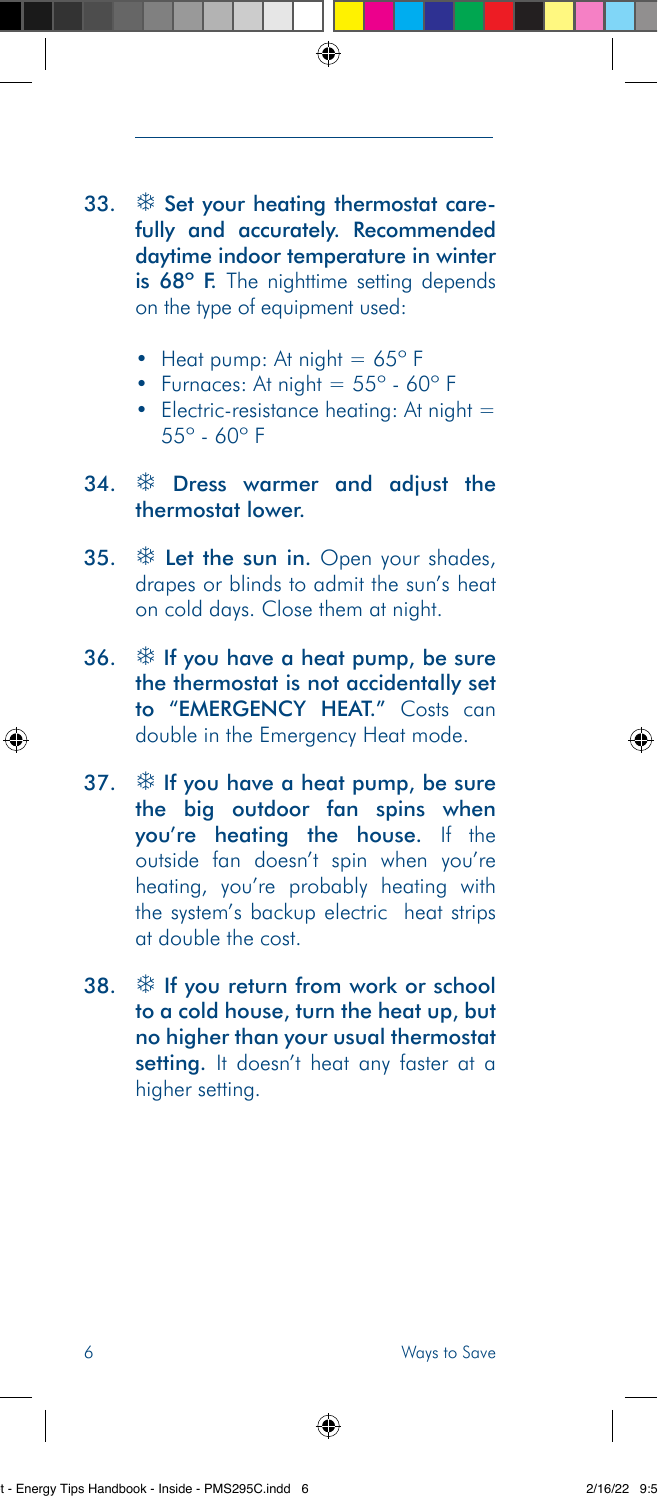# **Causes of High Utility Bills**



*The City of Tallahassee Utilities' energy auditors have been investigating home energy problems in Tallahassee for decades. Here are some things they frequently find that cause high bills.*

*For more information on products & services designed to help you save energy, water and money, call the City of Tallahassee Utilities at 850-891-4968 or visit Talgov.com/YOU.*

Causes of High Utility Bills 7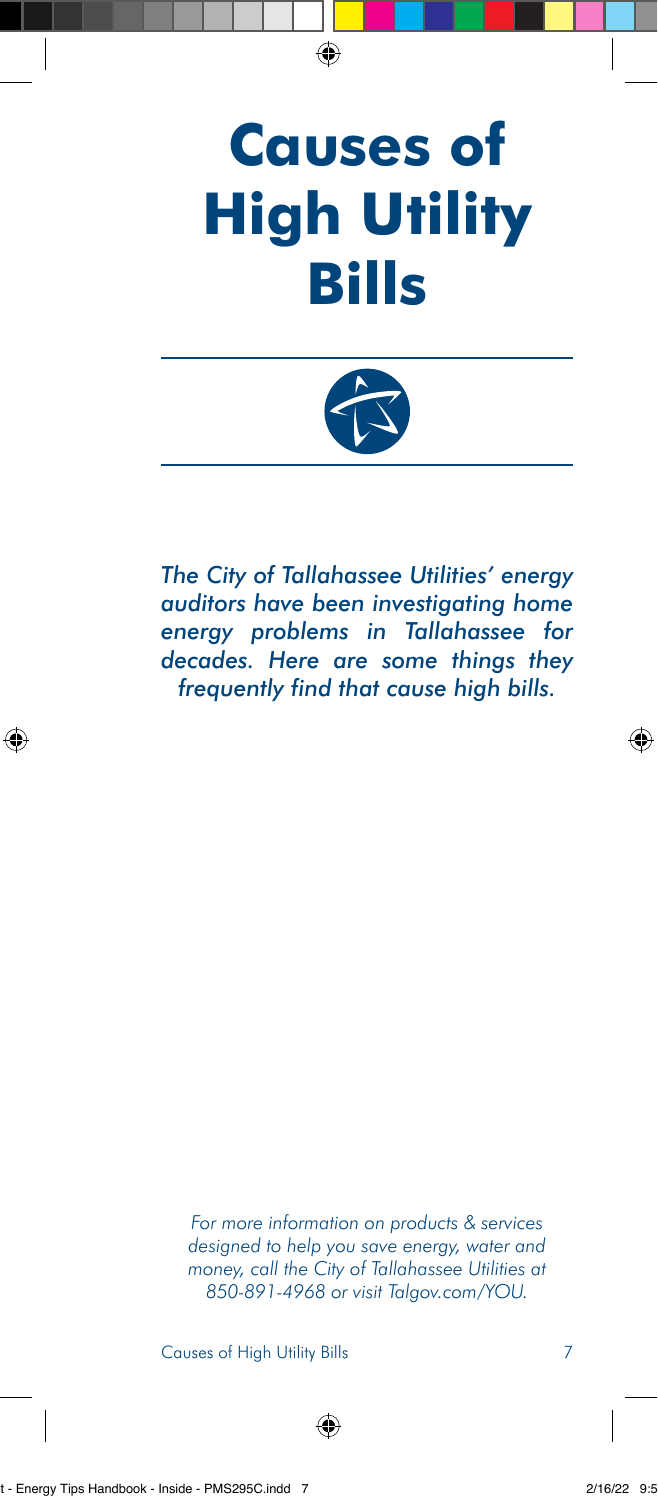## **Heating and Cooling**

- 1. Thermostat set too low. Keep the summer setting at 78° F or raise it two or three degrees higher when you're away. Research in Florida shows that home cooling costs increase 12 percent for each degree setting below 80º F. That means your cooling cost can almost double if you set the thermostat at 70º F instead of 78º F.
- 2. Clogged air filter. Change the air filter monthly during periods of heavy use. Restricted air flow causes HVAC (heating, ventilating and air conditioning) systems to run less efficiently. A clogged filter increases cost, reduces comfort and can lead to equipment failures. Ice may form on the air conditioner's evaporator coils, which can lead to total breakdown and costly compressor replacement.
- 3. Evaporator coils clogged with dust. Have a service technician check and clean the evaporator coils annually. Restricted airflow will cause the system to operate less effectively and at a greater cost. Energy efficiency goes down about 5 percent every year as the coils get dirtier. Here's why: With central air conditioning, all the air in the house passes repeatedly through the filter and then over the cooling (evaporator) coils. Despite the protective filter, the cold and wet cooling coils gather dust and dirt.
- 4. Fan set at "ON" rather than "AUTO." Setting the fan to "ON" means the fan runs constantly. Don't do this! Keeping the fan set to "AUTO" keeps costs and humidity lower and comfort higher.
- 5. Heat pump cooling and heating simultaneously. This is a rare condition that can triple a home's cooling cost. It is caused by a variety of thermostat and wiring problems.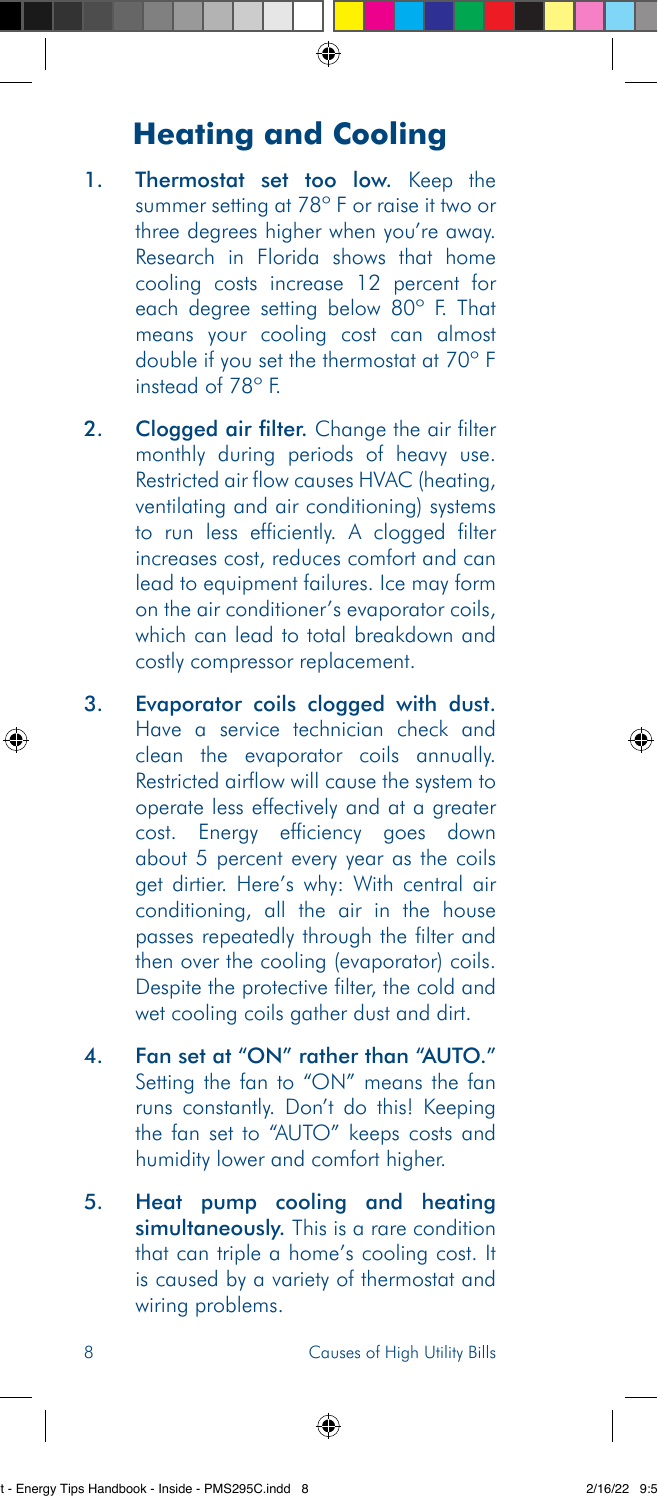- 6. Central heat strips repeatedly turn off and on in summer. This happens even with the indoor thermostat set to "OFF." Because of a thermostat, control wiring or other wiring problem, the central electric heating strips (10,000 to 20,000 watts) come on even though the distribution fan is off. Without the fan running, heat from the strips builds up but is not distributed. This eventually activates a high-temperature safety switch, which turns off the strips, allows them to cool and come on, again. What are heat strips? Picture a super-sized glowing red toaster element that warms the passing air in your central ductwork.
- 7. Thermostat displays the wrong **temperature**. The temperature reading on the thermostat is inaccurate when the system is miscalibrated. For instance, the thermostat may be set on 78º F, but it's really 75º F. This is very common, and some are as much as 10 degrees off. For a simple remedy, place an accurate thermometer on top of the thermostat, note the degrees of inaccuracy and adjust up or down as needed. For a free small thermometer with adhesive backing, call the City of Tallahassee Utilities at 850-891-4968.
- 8. Inadequate return air from the house into the AC air handler. Return air grills in the floor may be partly or entirely covered by a rug or other obstruction. This can increase operating costs & shorten equipment life due to a reduced volume of return air back to the indoor HVAC cooling coil. Ice may form on the indoor coil – a precursor to system failure.
- 9. A "forgotten" HVAC filter located in a return duct under the house. Older systems may have a filter located in a fairly inaccessible area, such as under the house. If unchanged, it becomes clogged shut. Other problems can occur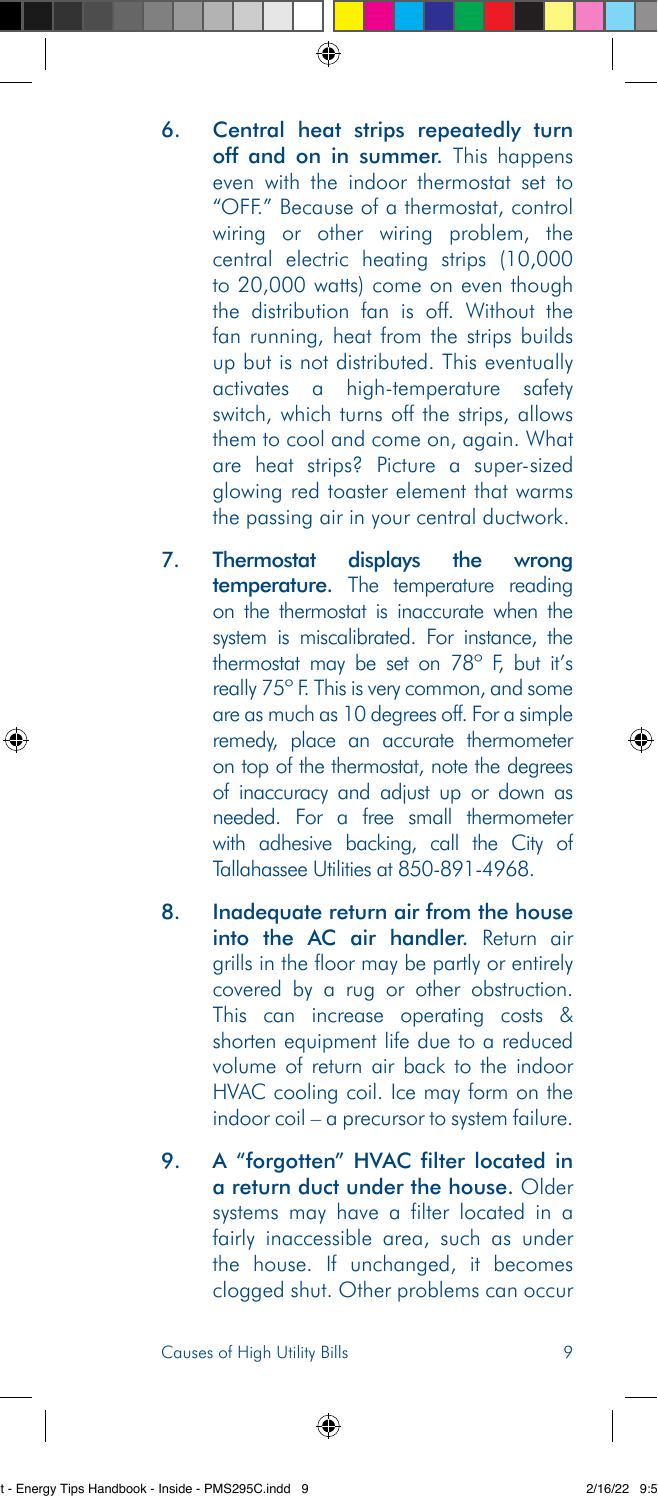there. Plastic bags and other items can get pulled into the return air system and get wedged against the filter.

- 10. Damaged ductwork due to animals. Possums and dogs can tear apart ductwork. Rodents like to bed in ceiling insulation. Major energy loss occurs when damaged supply or return ducts send cooled air to the attic or outdoors.
- 11. Double-wide mobile home has critical air leak at the duct crossover. New double-wide mobile homes arrive on site pre-assembled in two halves, with air conditioning ductwork factory installed under each half. A critical cross connection is made on site which joins the ductwork under the two halves of the mobile home. If that crossover connection subsequently falls loose, enormous amounts of heated or cooled air will escape outside. Cooling equipment runs longer. Operating costs skyrocket.
- 12. HVAC air handler, located in a hallway closet, pulls return air from the attic as well as the house. This may occur in homes where a heat pump replaced a gas or fuel oil furnace in a hallway closet. The original furnace, which pulled combustion air from the attic through an opening in the closet ceiling, was replaced with the heat pump's "blowercoil" unit. The ceiling opening remains. The new blower coil pulls air from the attic as well as the house.
- 13. Inefficient air conditioning equipment; inefficient air delivery system. Central air conditioners over 25 years old are likely to have an original efficiency rating of SEER (Seasonal Energy Efficiency Ratio) 7.5 or less, and the efficiency drops even lower with aging. Today, federal law requires manufacturers to achieve SEER 14.0 or higher for all split-system units and SEER 14.0 for package units.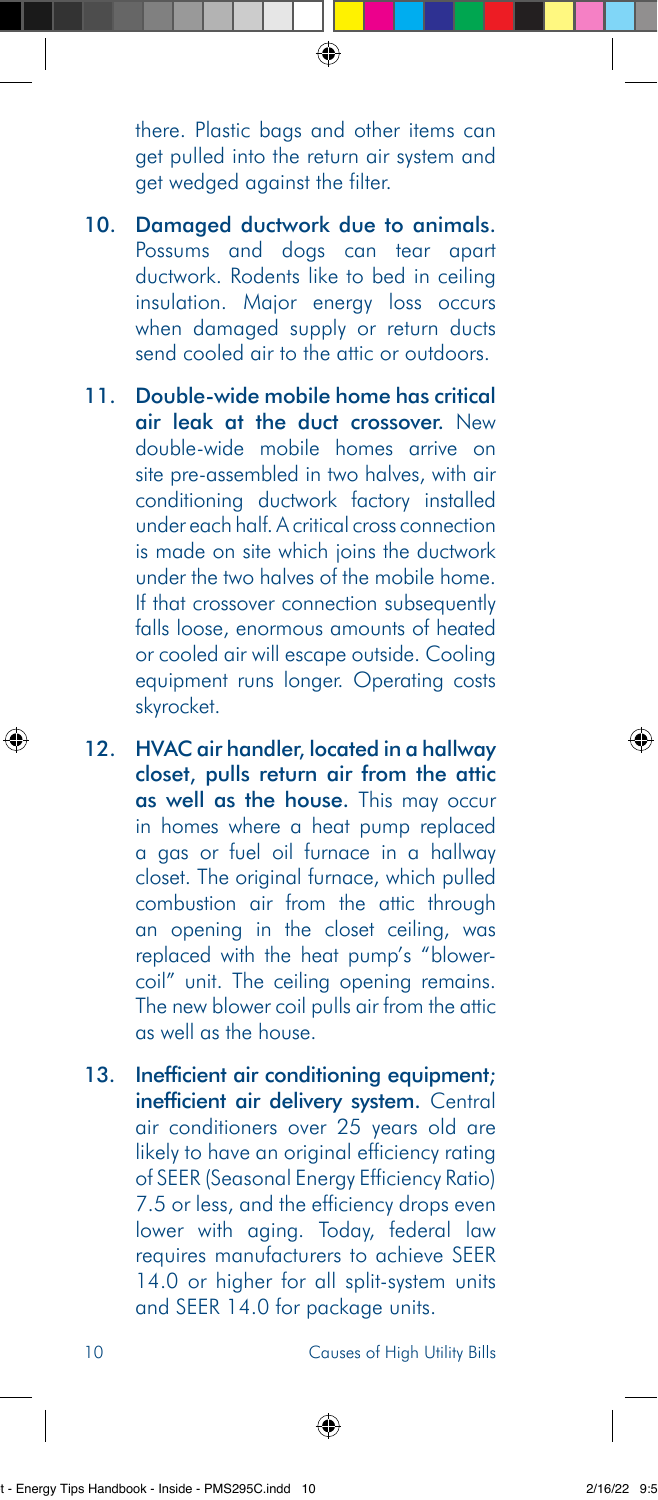• What the SEER ratings mean:

- » If your cooling cost is \$600 a summer with a SEER 7.0 unit, your cost would be \$300 a summer (for the same amount of cooling) with a SEER 14.0 unit.
- Other factors affecting air conditioning efficiency:
	- » Dirty coils degrade efficiency by about 5 percent each year at normal rates of dirt accumulation
	- » Duct leaks account for about 20 percent of air conditioning energy consumption in most Florida homes
	- » Improper refrigerant charge
- 14. Incorrect HVAC refrigerant charge. Overcharging is worse: Cooling is reduced, and power demand and system stress is increased.
- 15. Continually running AC compressor. The compressor may run even when the indoor distribution fan is not running. This is a costly problem.
- 16. Outdoor condenser located beneath a wooden deck. Air flow is restricted. Normally, whatever heat is removed from the house by an air conditioning system is released to the outdoors from the backyard condenser unit. To work well, it needs plenty of clearance from bushes, decks, folded lawn chairs, etc. The cleaner the outdoor coils, the better the AC works.
- 17. Malfunctioning gas combination appliance. A combination appliance or hydrohead system uses a powerful gas water heater to heat the residence in winter, as well as heating the water all year. If it keeps sending heat to the house, so in summer, it's a problem. The cause could be faulty check valves installed backwards, or faulty electronic controls.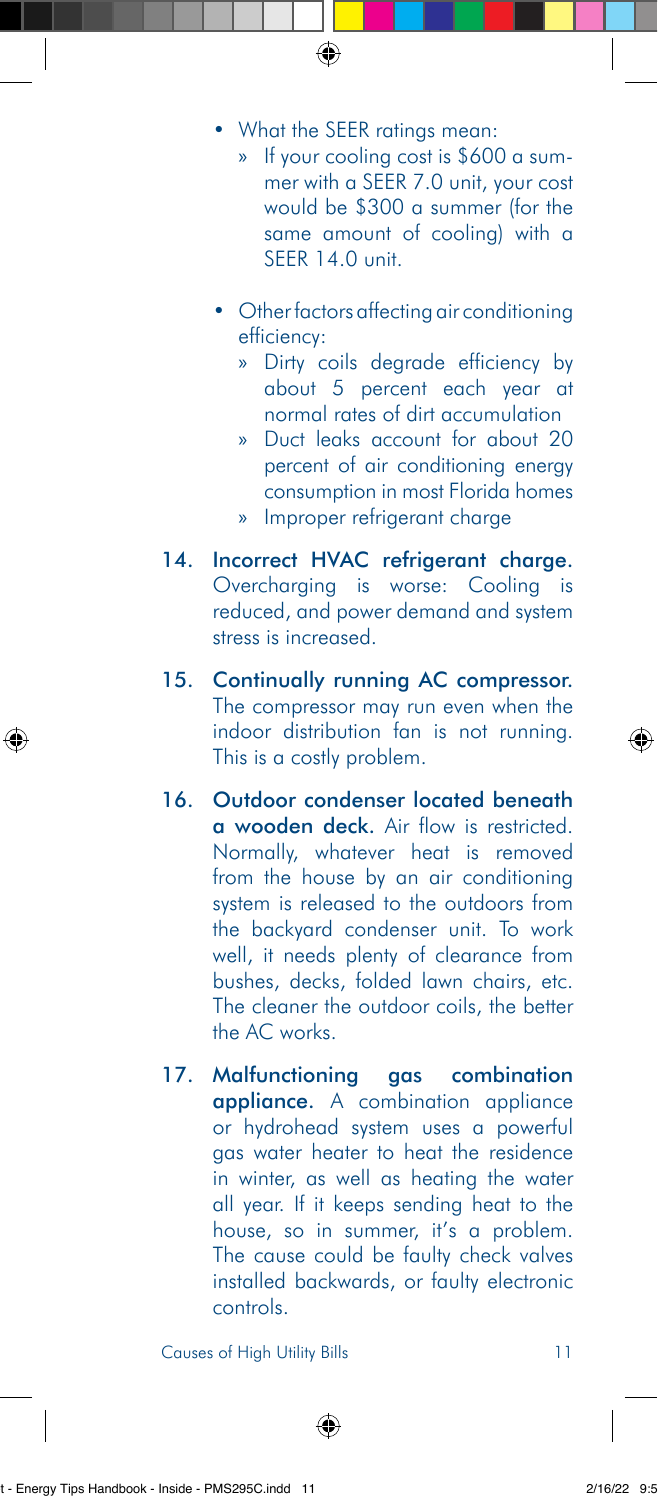- 18. Leaky supply-air or return-air plenums. Plenums are the air-collecting boxes on the upstream and downstream sides of the blower-coil unit that distributes air in the house. To find out more and see if your home qualifies for a duct leak repair grant, call 850-891-4968.
- 19. Air conditioner's indoor component (the blower coil that distributes air to rooms) is located in a small closet directly over the electric water heater. In some older apartments and townhomes, the water heater and its uninsulated pipes heat the passing air on its way to the AC cooling coils and fan in the summer. It helps to lower the water heater's two thermostats to the lowest appropriate temperature (usually 115º – 125º F in homes with dishwashers) and insulate the water heater and the hot and cold pipes atop the water heater.
- 20. The HVAC system has moisture in the refrigerant. Efficiency is reduced 5 - 15 percent. Worse yet, it's probably heading for an expensive compressor failure.
- 21. The HVAC system draws warm, moist outdoor air through an unsealed PVC pipe (chase) that protects refrigerant lines in the slab. Costs rise as the air conditioner works to cool and dry outdoor air admitted to the system by this and other routes. The best remedy is usually an application of spray-expanding foam caulk to seal those airways.
- 22. The clothes dryer vent shoots lint onto the air conditioner's outdoor condenser coils. Unable to release heat, the AC system runs longer, increasing costs.
- 23. The small pump on a water heating waste-heat-recovery unit runs nonstop. It stays on whether the air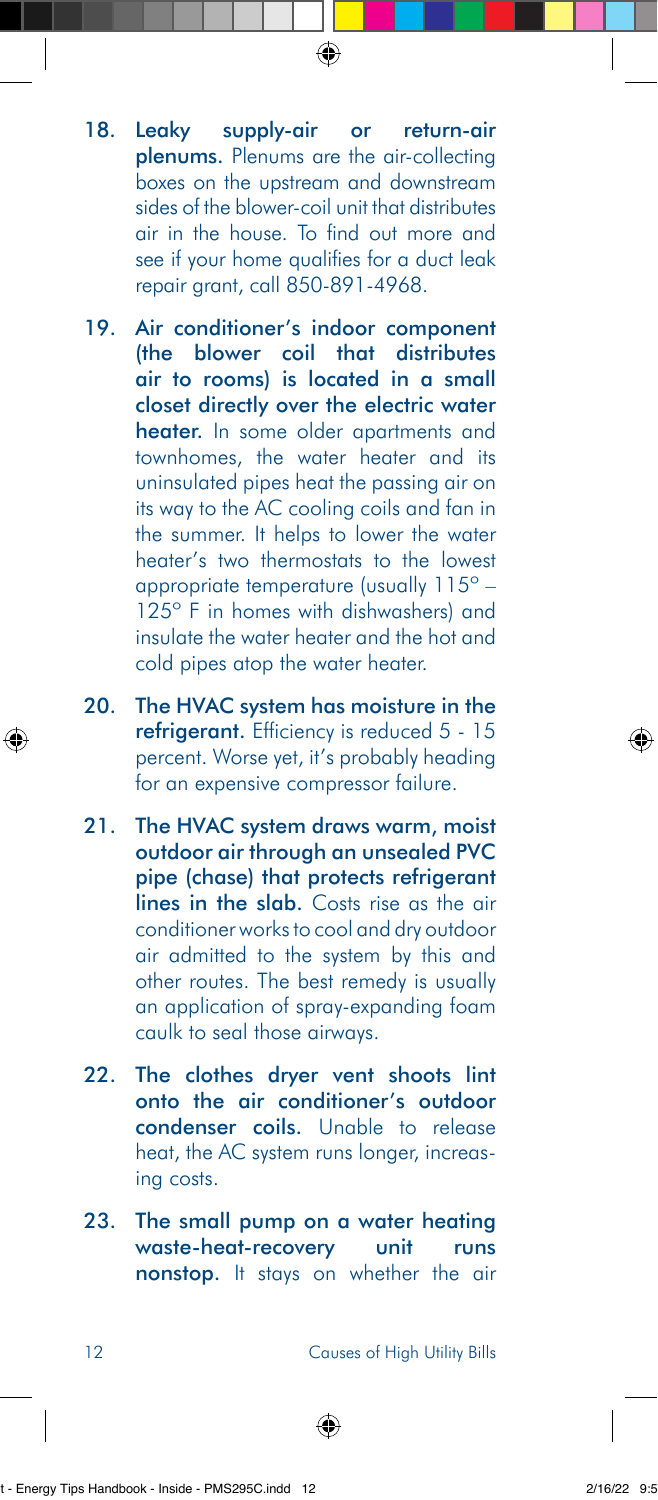conditioner is running or not. This increases costs dramatically, especially if the water heater is far from the air conditioner's outdoor condenser.

- 24. The air conditioner's outdoor condenser bakes in the sun. This increases operating costs. The optimal position for the unit is on the home's north side, in shade with 4 feet of clearance (plenty of breathing room).
- 25. The house is very large. Larger homes usually have higher cooling (and heating) costs.
- 26. Garage converted to a family room. This uninsulated space may lack exterior wall insulation as well as ceiling insulation.
- 27. Oversized air conditioner way too big for the house. A grossly oversized air conditioner cycles on and off frequently, removes less moisture, and wastes energy. The unit cools powerfully but doesn't run long enough to dry the air. The result is a cool, damp interior; higher operating costs; lower comfort; and the likelihood of mold and mildew problems. Lowering the thermostat a few degrees will cause the system to run longer and will dry the air a bit but will over-cool the house and increase relative humidity.
- 28. Open or nonexistent fireplace damper. This lets outside air in or lets indoor air escape. Costs rise in either case, especially if HVAC ducts also leak, which is usually the case. An informal survey by energy auditors showed that among customers who thought their fireplace dampers were closed, about 50 percent were wrong; they were open.
- 29. Air conditioning supply registers are closed off. If you have a central air conditioner or heat pump, don't close off room vents. When you do, the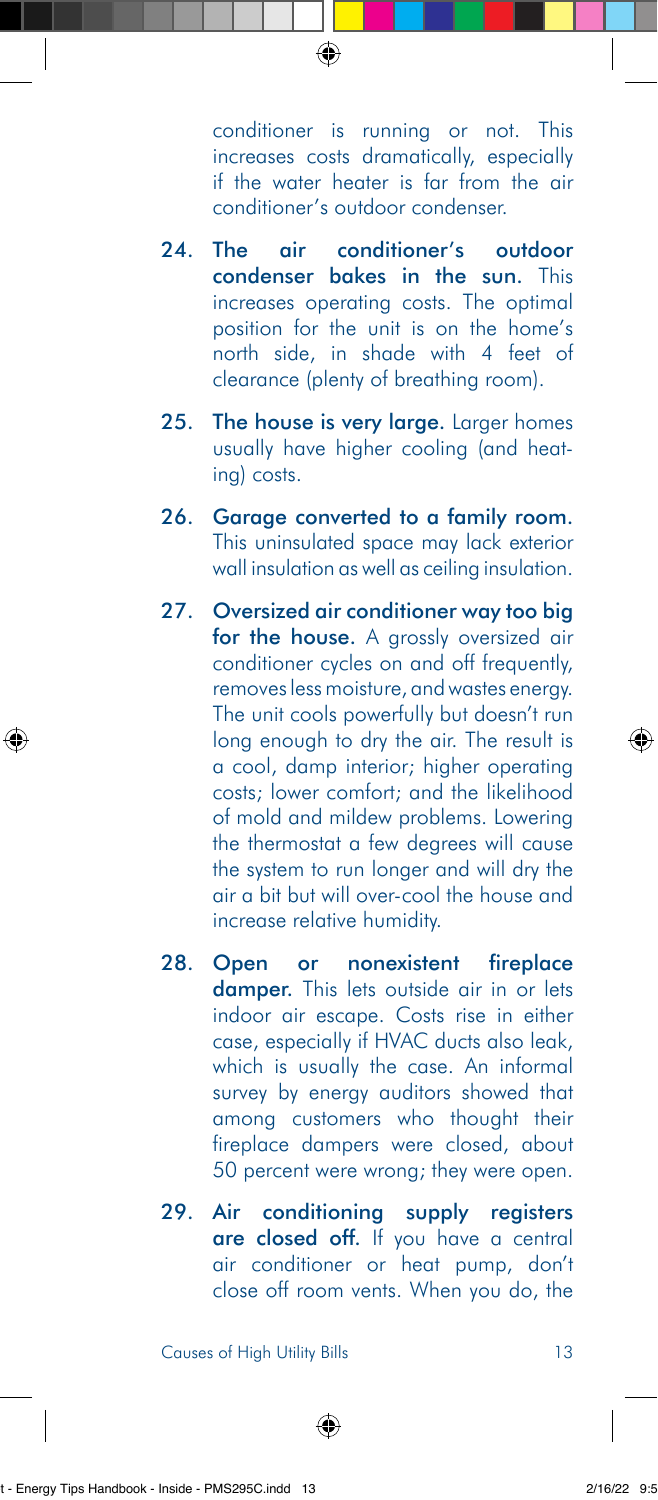house becomes negatively pressured compared to the outdoors, and warm, moist outdoor air gets pulled in. What's more, airflow across the HVAC cooling coil is reduced, which lowers the system's energy efficiency and cooling capacity. The system runs longer and operating costs rise.

- 30. Bedroom doors are closed, leaving no way for air supplied to the rooms to circulate back to the air conditioner. Each closed-off bedroom becomes positively pressured, while all other rooms become negatively pressured with respect to the outdoors. This causes more air leakage from the inside to the outdoors and vice versa. Air can leak through bathroom vents, fireplace vents and dampers; around windows and doors; through recessed ceiling light fixtures; around attic hatches or pull-down attic doors; through electric plug and light switch-plates, etc. Consequently, the air conditioner runs longer to keep the house cool and dry. Operating costs rise.
- 31. An air conditioning supply duct leads to the garage. It wastes energy to cool the garage. It's outside the home's shell of insulation.
- 32. The air conditioning system's return air grill is situated low on a wall and blocked by furniture, or it's at floorlevel and covered by a rug or other object. This results in poor return air flow, higher operating costs and other similar problems.
- 33. A small pool or spa is situated inside the house. Phenomenal moisture problems result, not to mention high air conditioning costs. Remember, the air conditioner works to remove moisture as well as remove heat. Even in normal circumstances, about 38 percent of the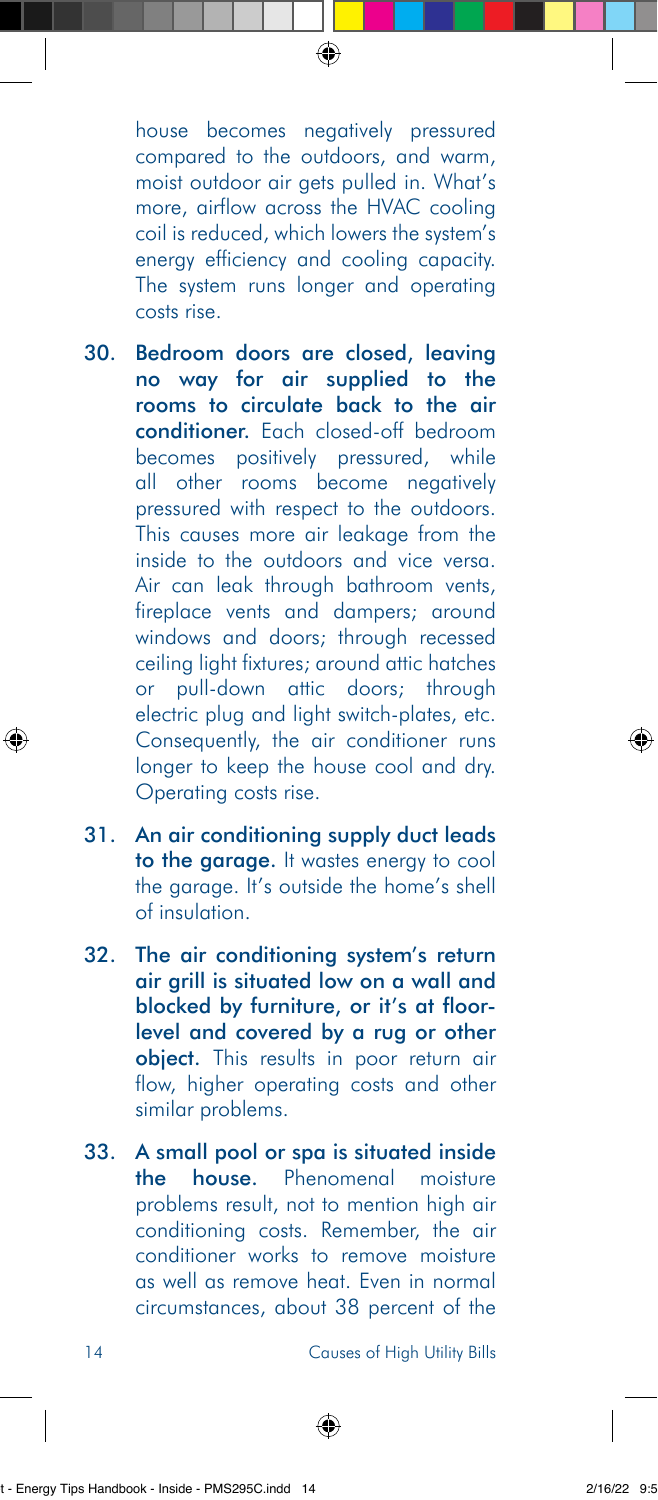air conditioner's work (and operating cost) is devoted to moisture removal.

- 34. The entire house is cooled with a variety of old, inefficient window air conditioners. Customers with window air conditioners usually have significantly lower bills than those with central cooling systems. This is because only one or two rooms are cooled some of the time, rather than cooling the whole house all of the time. However, if four or five old window units are operating all summer to cool the whole house, then costs get high. Older window units often have energy efficiency ratings around 5 EER; newer central systems are nearly three times as energy efficient.
- 35. A large whole-house fan with incompletely closed louvers is installed in the hallway ceiling. It exhausts into the attic. The leaky louvers provide a major path for air leakage to or from the attic. If you have one of these big fans and don't use it, then seal it to reduce air leakage and cover it from above with blankets of insulation. Just make sure it can't be turned on!
- 36. The air conditioner's thermostat is near a source of heat. An uninsulated attic hatch, for instance, can radiate heat onto the hallway thermostat below. Remember, small thermostat adjustments make a big difference to your summer cooling costs. If your system cools to 73º F instead of 78º F, your cooling cost can increase by 60 percent.
- 37. The hallway wall behind the thermostat is hot. In some older homes, the hallway wall air conditioner's distribution fan pulls air down from the attic through that wall cavity whenever the air conditioner runs. This tricks the thermostat into calling for more and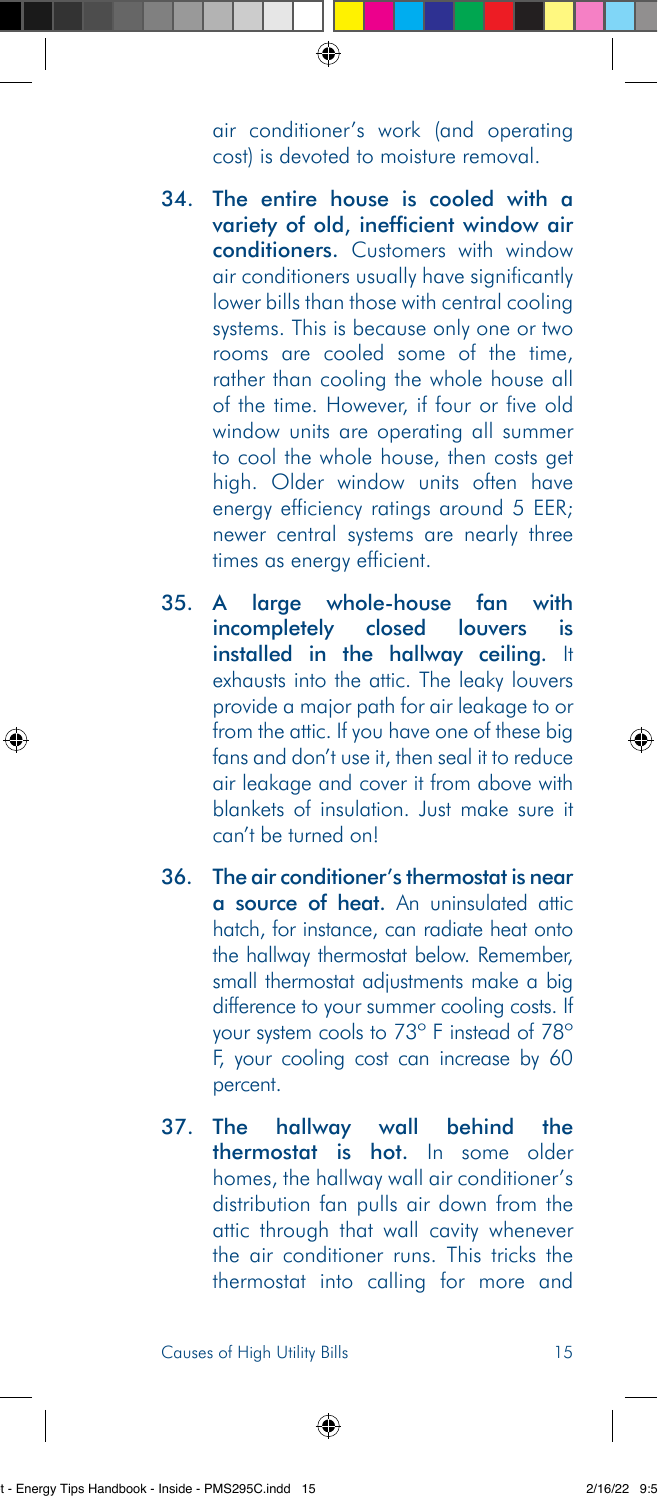more cooling. Finding the pathway of air leakage and sealing it cures the problem. Usually this involves stuffing paper-backed insulation and/or spray expanding caulk at the top of the hallway wall cavities that open into the attic.

- 38. The eating area is heated by morning or afternoon sun streaming through a sliding glass door. This common situation causes the customer to cool the entire house to a lower temperature in order to achieve acceptable comfort levels at that spot. This can be costly.
- 39. A tree shading the house was removed from the yard. This can increase air conditioning costs up to 30 percent a year.
- 40. Air conditioning ductwork in a hot attic is poorly insulated. Attic heat transfers to the cool air moving through the ducts. The AC system runs longer to cool the house, and costs rise.
- 41. The air conditioner's return air plenum box, constructed of sheetrock, is uninsulated, leaky and located in a hot garage. This is fairly common and increases costs.
- 42. All the components of the air conditioning distribution system, including the air handler, supply ducts and a long return duct, are located in a hot attic. Many older homes have air conditioning systems configured this way. The equipment and its air ducts gain heat from the attic, causing the system to run longer to cool the house.
- 43. The air conditioner's wall-mounted thermostat is not level. If you look behind the cover plate of an old-style thermostat, there are typically one or two mercury-containing glass bulbs that tip left or right as the temperature adjustment lever is moved. When you adjust the lever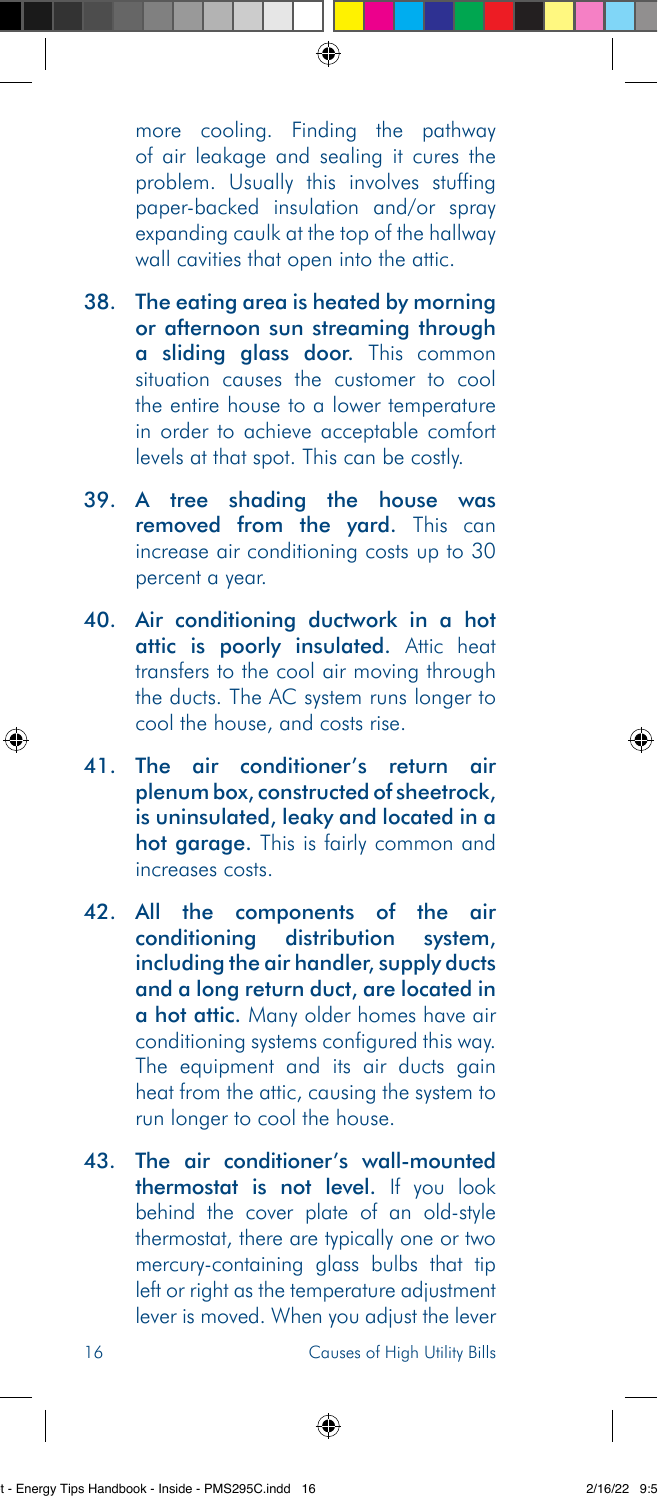down for cooling, the bulb tilts, and a small blob of mercury rolls over to make an electrical connection. If the thermostat is not level, the mercury rollover and thermostat's calibration are affected.

Level the thermostat easily using adjustment screws behind the faceplate or have it leveled during the unit's next professional servicing.

- 44. The house has a package-unit central air conditioner at one end, long supply and return ductwork beneath the house and a garage converted to an uninsulated TV / family room at the farthest distance from the air conditioner. A couple of ducts are added to the air distribution system to supply cool air to the new family room. This is a recipe for high bills in summer and even higher ones in winter. The ductwork has the longest possible run, both ways, to cool the room that gets the most evening use. The walls and ceiling of this former garage lack insulation. The air conditioner's delivery fan is probably not powerful enough to handle the additional area, and the addon ducts result in an imbalanced system that no longer delivers the requisite 400 cubic-feet-per-minute (cfm) of air across the air conditioner's evaporator coils (per ton of cooling capacity). It all adds up to high cooling and even higher heating costs.
- 45. The air conditioning components are mismatched. For example, a new, high efficiency outdoor unit (the condenser) is mismatched to the original, 15-year-old indoor unit (the indoor fan and evaporator coil). The original copper refrigerant lines connect the outdoor and indoor units. This results in low efficiency and high operating costs. A new outdoor condenser matched with an old indoor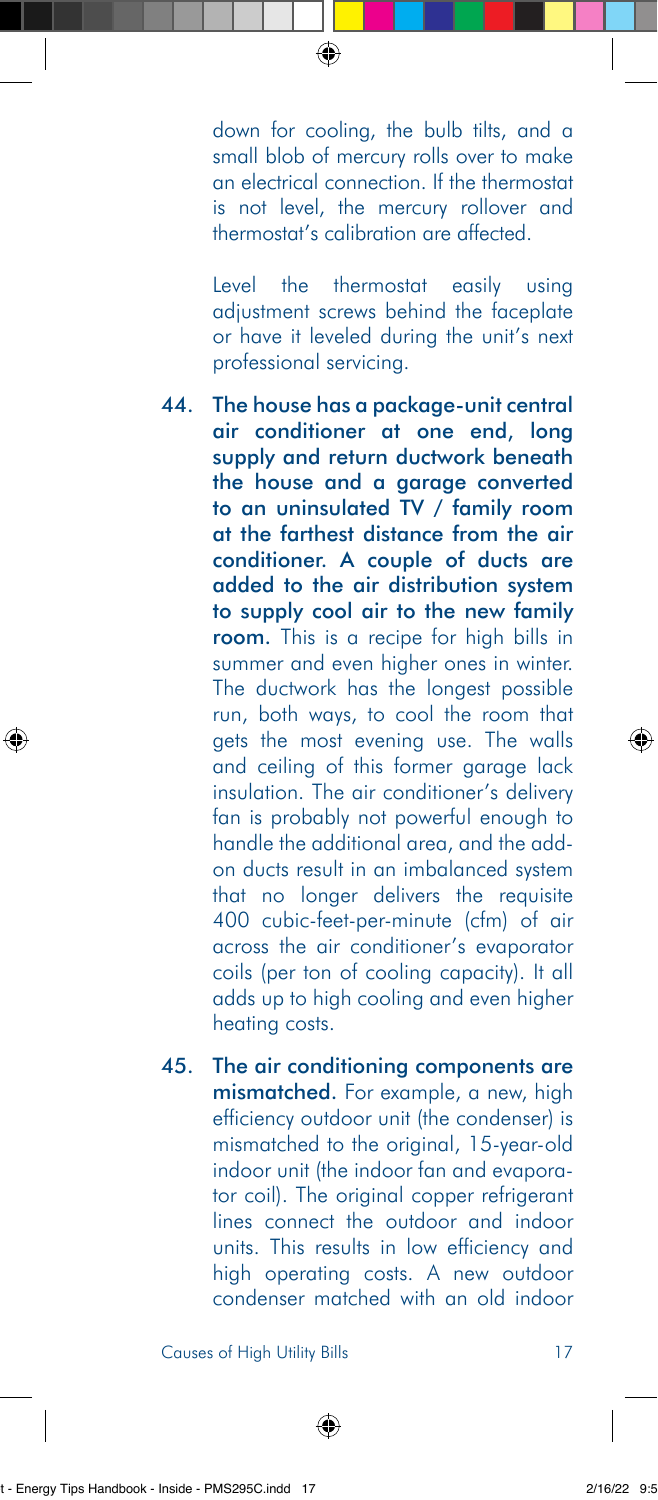fan / coil may cool the house but rarely achieves the rated efficiency posted on the new condenser.

- 46. A newly added room is hot, so the customer lowers the thermostat setting for the whole house. The air supply duct in the attic for the new room is laid out and connected to the "boot" above the register, but it is never connected into the main system. No cooled air is delivered to the new room. Instead, hot air enters from the attic. Surprisingly, unconnected air ducts in attics are common to find.
- 47. The ductwork boots behind the registers are loose, or ducts under the house have fallen off of the register boots. In this case, the AC system is cooling the crawl space.

A good tip: When you shine a flashlight down into a floor register, you shouldn't see the earth under the house!

- 48. Flex duct in the attic is kinked, pinched, folded or flattened, restricting air supply to particular rooms. The thermostat setting for the whole house is lowered to compensate. This common problem is especially significant if the rooms having insufficient air supply are the kitchen or family room.
- 49. The air delivery system includes some length of panned floor joists, which are leaky. The spaces between floor joists are sometimes modified for use as return air ducts. This cavity is made into a duct by attaching sheet metal over the bottom of the joists and by capping the ends of the joist cavity. A leaky panned floor joist draws in air from the crawl space or basement. To remedy this problem, seal with mastic or a comparable substance.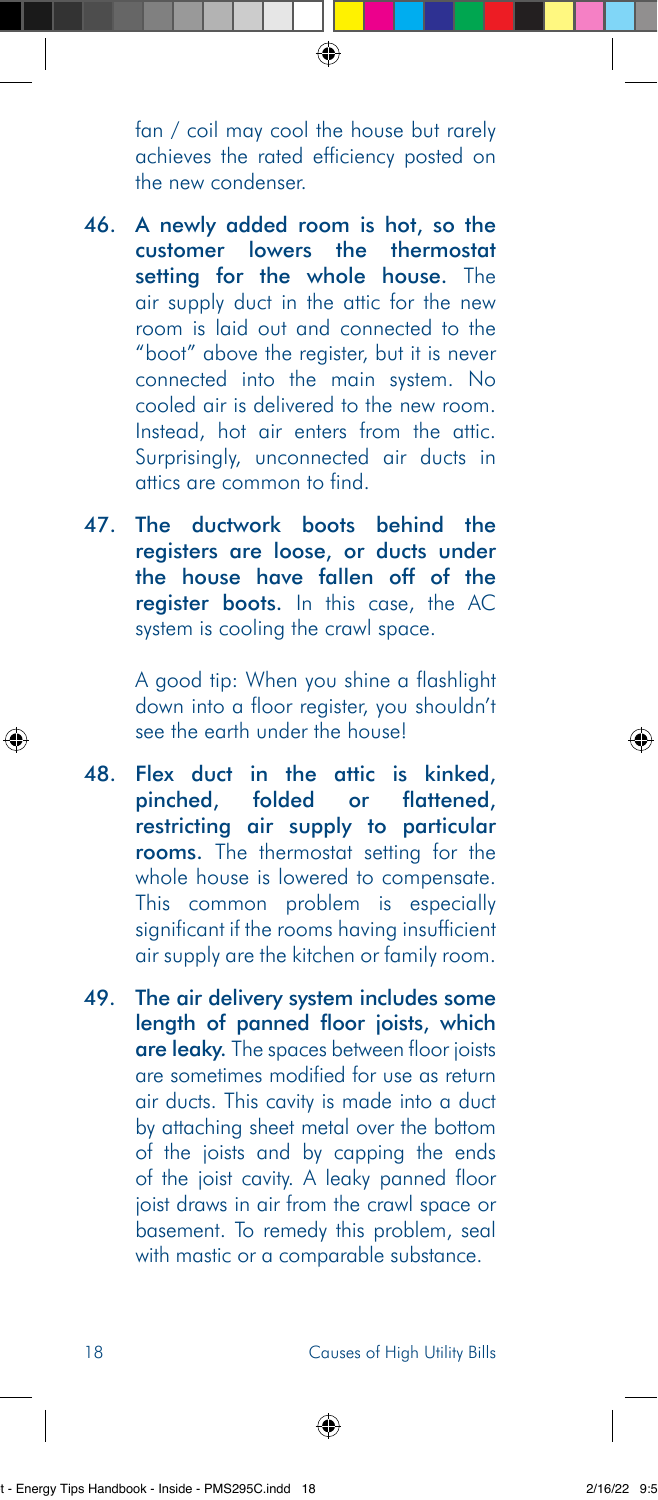- 50. A floor register was closed by accident, and the cooling temperature for the entire house was lowered in order to feel cool enough in that one room. Floor registers are easily kicked shut. If you're not cool enough in a room that was comfortable the previous summer, check to make sure the air registers are still open.
- 51. Ceiling fans run all day even with no one at home. Only run fans when you're there to feel the breeze. Fans cool your skin but not the room. In a vacant room, a fan's energy is wasted.
- 52. The ceiling fans run backward, breezing upward. They should breeze downward, allowing you to feel the breeze. Otherwise, it's wasted energy.
- 53. A package-unit central air conditioner was connected to a mobile home's existing furnace ductwork. In summer, cool air that breezes from the furnace feeds to a nearby return-air grill. This causes poor air distribution and high operating costs.
- 54. A stand-alone AC fan coil box under the house was tapped into the supply and return ductwork that originally distributed heated air from an old oil furnace. With no directional damper, the air can recirculate in the ductwork without much effect on the house above. In summer, the air conditioner runs a long time to accomplish very little cooling.
- 55. The "Takeback Effect." This is also known as "The Conservation Effect." or as "Jevons Paradox." There's an occasional but well-documented human tendency to follow-up home energy efficiency improvements with lowered summer thermostat settings that "take back" the potential energy savings.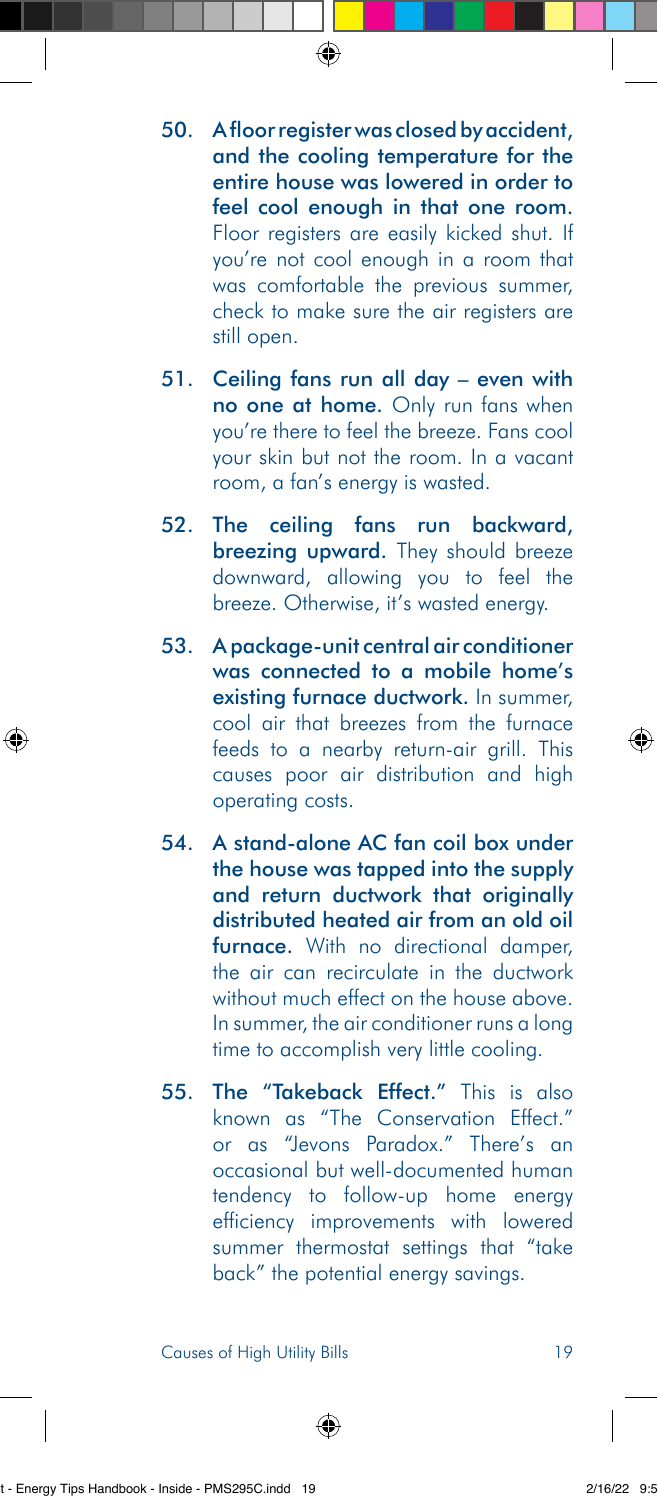- 56. The "Roommate Effect." This happens to college students in off-campus housing. Each roommate has a different level of thermal comfort and concern for energy conservation. The energy practices of the least concerned and least conserving person often become the norm for all roommates.
- 57. The central air-conditioning system has an unknown filter that never gets changed. Here's how this can happen: A customer finds a filter-backed grill mounted in the hallway ceiling or low on an interior wall. The grill has a hinge and opens easily. It's obviously designed to hold a filter, and air is pulled through it. Consequently, the customer places a filter in it – not realizing that there is already an air filter in the air handler a few feet away. It's hard on the system to pull air through two filters like this. It gets worse if one of the filters (like the one at the air handler) is out of sight, never changed and clogged shut with dust. Air flow is restricted, operating costs rise and equipment can become damaged.

To avoid the mechanical problems noted above, have your central heating/cooling system installed and serviced by a licensed, qualified HVAC service professional.

- 58. A room, wing or extension was added to the house, or a garage or porch was enclosed. The overall cooling costs go up. Larger homes cost more to heat and cool.
- 59. Central heating thermostat setting is too high. The rule for thermostat settings in winter is: The lower the better. 68º F is recommended. Lower the thermostat overnight (to 65º F if you have a heat pump or to 55º F if you have gas, oil or electric strip heating). Dress warmly. If you heat your house to 75º F, expect high bills.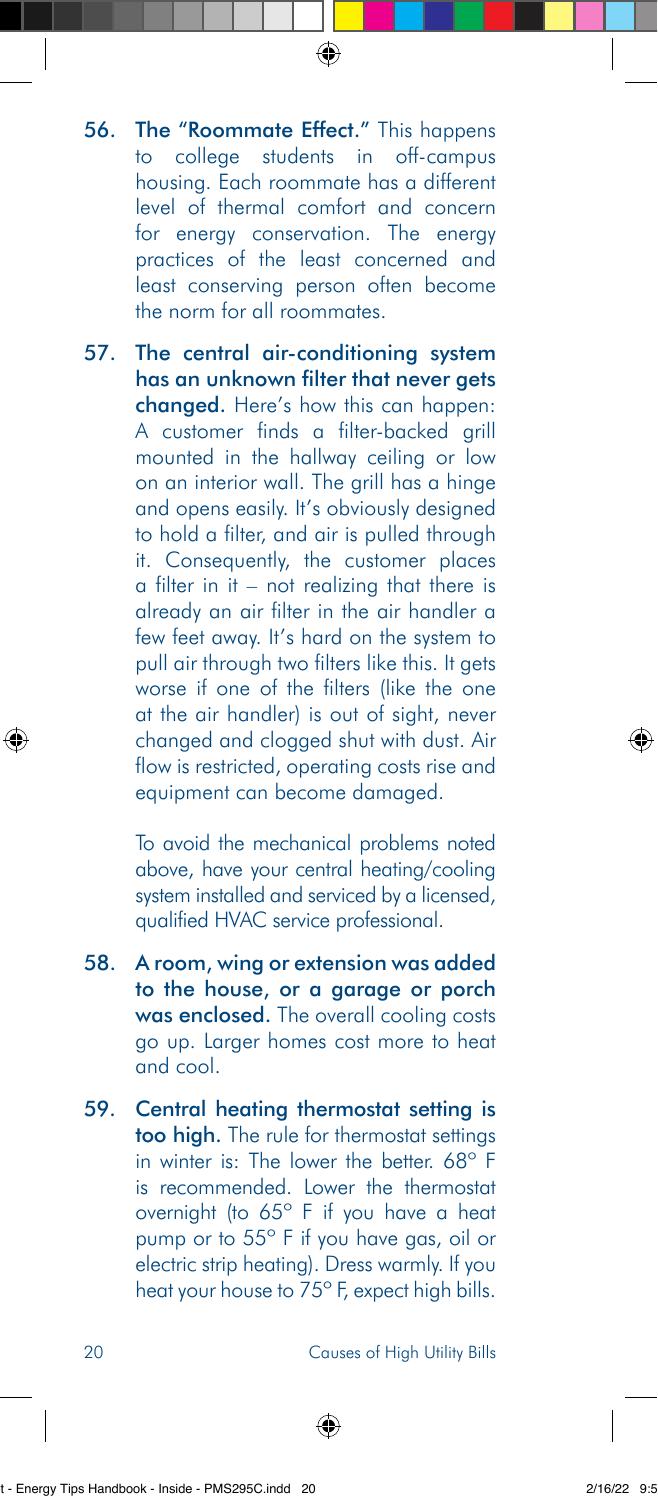- 60. Central heating system duct leaks and duct breaks. Leaks in the supply-air ducts push warm air into the attic or into the crawl space under the house. Leaks in return ducts draw in cold air from the attic or crawl space. Major duct leaks and disconnections can double your heating costs.
- 61. Clogged filters, overly thick filters, two filters, clogged coils and restricted airflow. Air flow restrictions reduce equipment operating efficiency, which causes higher operating costs and can lead to other equipment problems.
- 62. The home is heated with 10,000, 15,000 or even 20,000 watts of central electric resistance or strip heat. Strip heating systems are cheap to install but costly to operate. Winter after winter, this is the most common cause of acutely high electric bills in Tallahassee. The strip-heat operating costs, based on winter 2021-2022 utility rates and applicable taxes, are as follows:
	- 10,000 watts, typical in smaller apartments: \$1.18 per hour (nonstop operation).
	- 15,000 watts, typical in larger apartments, homes to about 1,500 square feet and many mobile homes: \$1.77 per hour (nonstop operation).
	- 20,000 watts, found in some larger apartments, some homes from 1,000 to 2,000 square feet and some mobile homes: \$2.36 per hour (nonstop operation).
- 63. Heat pump thermostat accidentally set to Emergency Heat. Set on Emergency Heat, the energy-efficient heat pump isn't enabled. Only its 10,000 or 15,000 watts of backup heat strips are on. Operating cost doubles.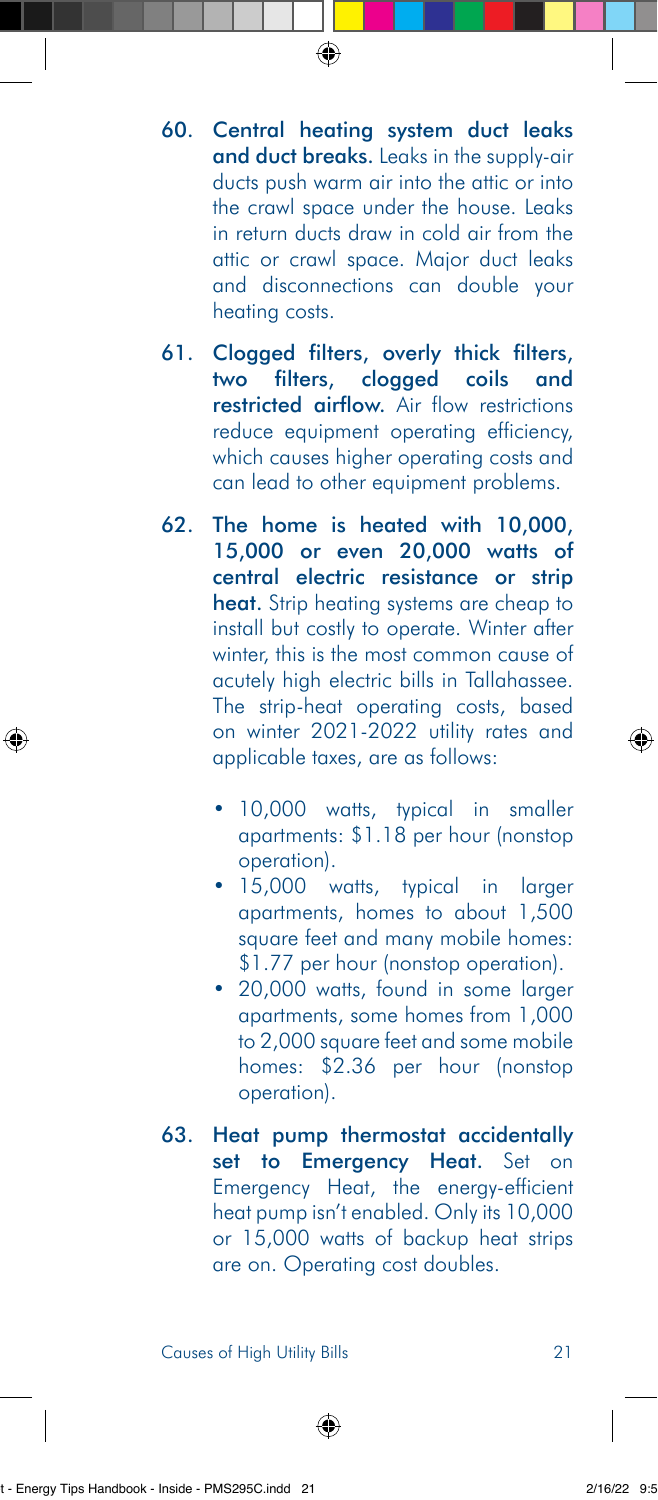- 64. Heat pump stuck in defrost mode. Stuck in defrost mode, the system heats and cools simultaneously, heating with backup strips. Operating cost triples.
- 65. Heat pump thermostat wired incorrectly. When set to "HEAT", it cools at first, then heats with both the heat pump and its backup strips. It could also heatand-cool simultaneously, heating with backup strips. This sometimes happens when a new heat pump is mismatched to an old thermostat. Operating cost doubles or triples.
- 66. Heat pump configured or wired so that backup strips operate during every heating cycle, or the heat pump has an incompatible thermostat. Similar to the above cause but in this case whenever the heat pump operates, its backup strips operate as well. The customer feels warm but at twice the normal operating cost.
- 67. Heat pump condenser failed, locked out or shut off at the breaker panel. The outdoor fan doesn't spin. The primary energy-efficient heat pump isn't functioning. Only the backup strips are operating. Operating cost doubles. Uncorrected, it can create high bills all winter.
- 68. Heat pump defrost controls are faulty. The unit switches to defrost mode every five minutes or so. It shouldn't defrost so often. While in defrost mode, it heats and cools simultaneously, heating with expensive backup strips at triple the usual operating cost.
- 69. Heat pump low on refrigerant or has too much refrigerant. Either too much or too little is a problem. The system runs longer to provide adequate heat, and costly electric strips come on more frequently. Operating cost can double.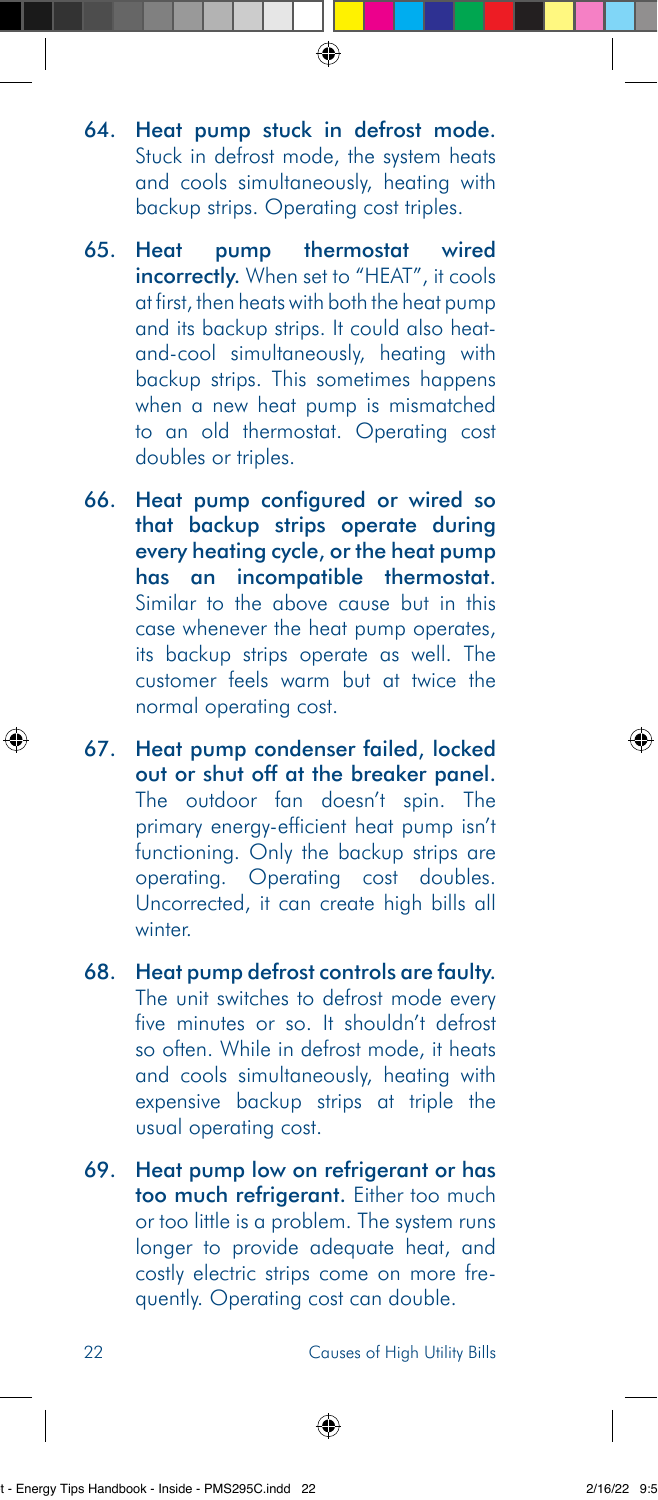- 70. Heat pump backup electric strips operate even when the thermostat is set to "OFF." Several causes have been found, including accidental metal-tostrip connections in the air handler. For example, electrical connection made in the air handler by a peel of metal foil off the duct insulation. This can also occur in 10,000- to 20,000-watt central electric strip heating systems that are not heat pumps and results in an astonishingly high electric bill. While uncommon, it can be alarming when it happens.
- 71. Heat pump tripped its pressure/ temperature high-limit switch, so only the backup electric strips are used. Operating cost can double. This is not a concern with most newer heat pumps. Various causes include dirty filter, clogged evaporator coils behind the filter and refrigerant over-charging. The problem may begin at the first fall defrost cycle and continue all winter undetected.
- 72. Two-story house with two heat pumps: The upstairs heat pump fails, and now the downstairs one works longer in the winter. The functioning downstairs heat pump will try to maintain the temperature selected at its downstairs thermostat. Because the system is too small to heat the entire house on colder days, it activates its backup heat strips sooner, and strips operate longer. Operating cost can almost double.
- 73. The gas furnace has a poor flame adjustment. There is too much or too little primary air (the air pre-mixed with gas prior to combustion). Operating cost increases.
- 74. Gas furnace with insufficient secondary air. The furnace operates at lower efficiency if there is too little secondary air (air supplied to the burner flame at the moment of combustion).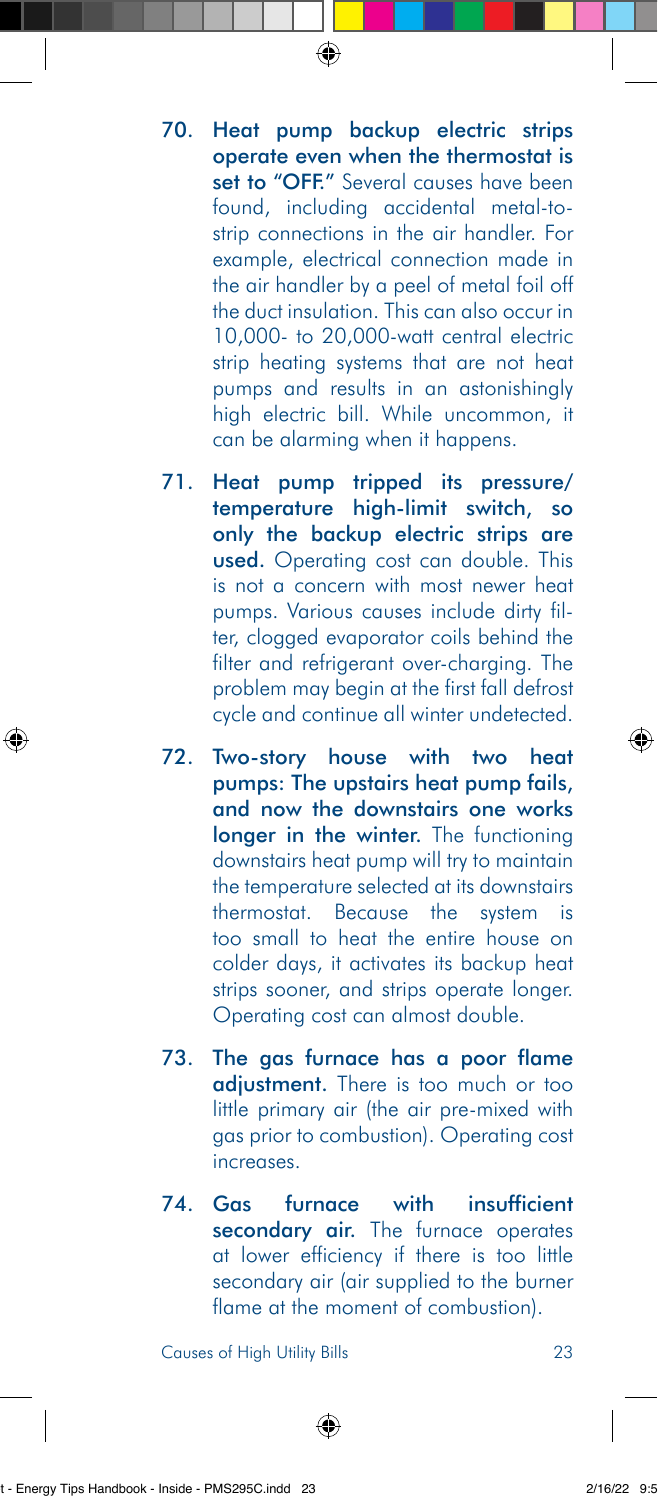- 75. Gas furnace is short-cycling. The furnace operates in short, inefficient bursts. This can be caused by equipment oversizing or by problems with thermostat location. Operating cost increases.
- 76. Multiple plug-in space heaters. For about 18 cents per hour, a single plug-in, 1,500-watt electric space heater heats a room quickly and effectively if you close the door to keep the heat from escaping to the rest of the house. The hourly cost seems low, but it can add up, especially where multiple heaters are used to heat the entire house. Use plug-in electric heaters cautiously.

#### **Water Heaters**

- 77. Hot water leaks. It may be hard to determine if faucet leaks are hot or cold. Here's a common situation: The water heater is located at one end of the house, and there's a leaky tub faucet at the far end of the house. The leaking water feels cold. Even though the water feels cool, it could be hot water that cooled as it flowed through the lengthy piping system. Here are a few leak tests, in order of ease:
	- Tighten the hot side handle and see if the leak diminishes.
	- Put a screwdriver tip to the hot water pipe where it exits the water heater and press the handle end against your ear; the sound of running (hot) water is magnified.
	- Feel the cold water supply pipe where it enters the water heater; if no hot water has been used in the previous half hour, the cold pipe should feel warm. (Heat from the water heater conducts to that pipe and warms it). If the cold-water pipe is cold where it approaches the water heater, and you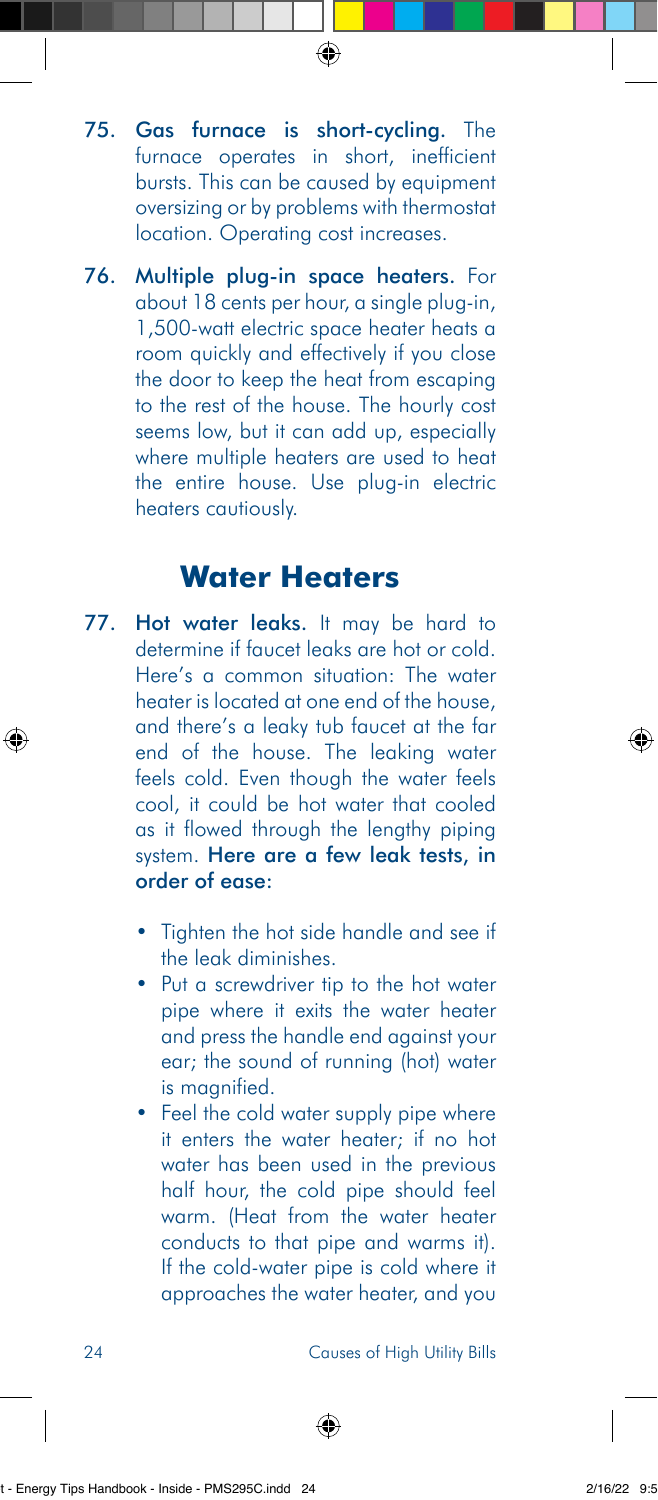ran no hot water recently, there may be a hot water leak. That pipe would be cold because cold water is entering the tank (and cooling the inlet pipe) to make up for hot water being lost to a leak.

- 78. The water heater's thermostat malfunctions, the tank overheats, tank pressure builds and the pressure-and-temperature relief valve opens to release a flood of very hot water. The relief outlet pipe could open under the house, where no one sees it. In many cases, the pressureand-temperature valve simply fails, for unknown reasons. When the valve fails, hot water flows from the water heater 24 hours per day, leading to high electric, water and sewer costs. In most single family detached homes, the pressure / temperature relief line from the water heater emerges as a little down-spout low on the back side of the house or garage. If you find hot water plunging from that spout, call a plumber.
- 79. The cats always nap on a particular spot in the middle of the kitchen floor. This clue can indicate that a hot water leak under the slab is warming the spot.
- 80. The customer has a so-called "combination appliance" that uses a powerful gas water heater to heat the residence, as well as the water, in winter. It should only heat the house during the winter. It may heat the house during the summer, too, as a result of faulty valves, good valves installed incorrectly or faulty electronic controls. Summer electric and gas costs both increase, and the electric air conditioning (cooling) cost typically doubles. Higher than expected summer gas cost is often a telling clue.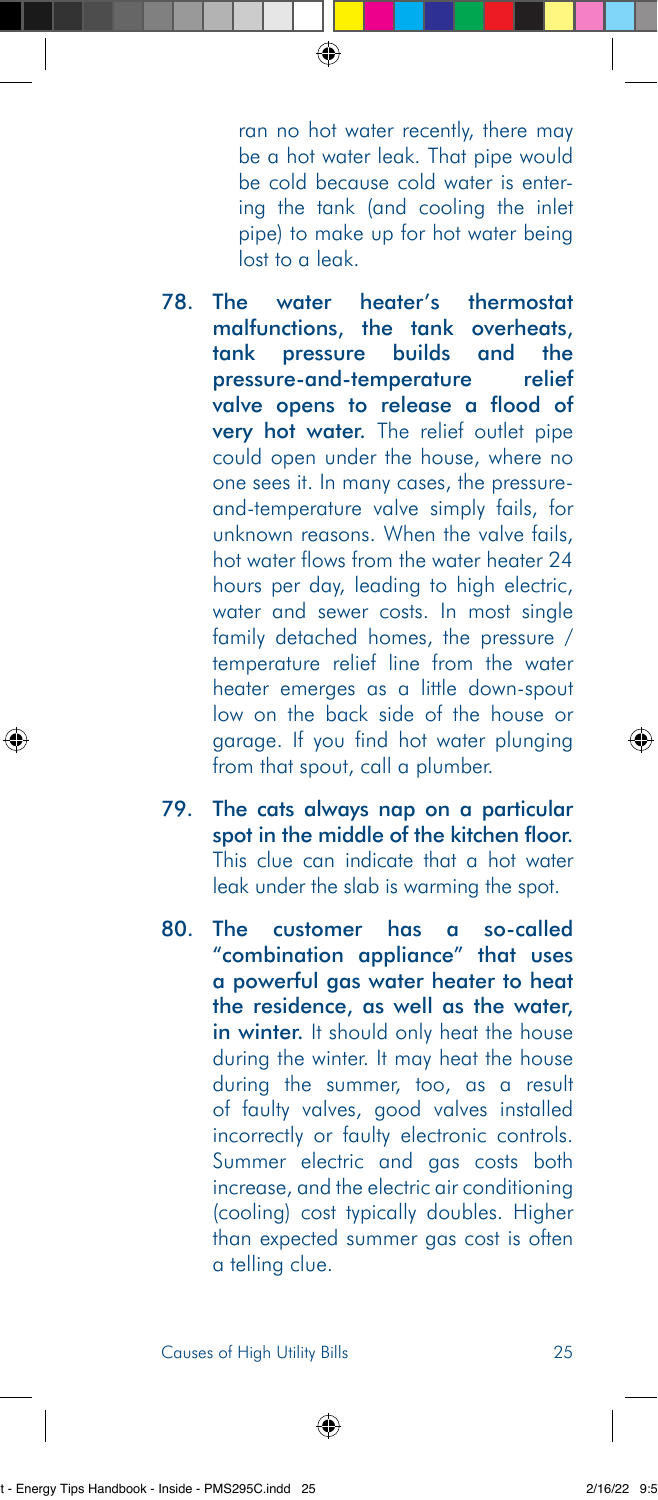- 81. The small pump on a water heating waste-heat-recovery unit runs nonstop. It happens whether the air conditioner is running or not and can become very costly, especially if the water heater is a long way from the air conditioner's outdoor condenser.
- 82. The water heater thermostats are set too high. Each 10 degrees downward adjustment cuts water heating energy consumption by 3 to 5 percent. We recommend setting the thermostat(s) at 115º - 120º F. If you have an electric water heater, set both thermostats to the same temperature. If you use a dishwasher that has no booster heater, set your water heater thermostats at 140<sup>°</sup> F. If your dishwater heats its own water, you can lower your two water heater thermostats to 120º F or less.
- 83. Water heater's lower element burned out. Electric water heaters typically have two heating elements: upper and lower. The lower element works longest and tends to fail first. The result: Only the top 1/3rd of the tank is heated - the water remains cool in the lower 2/3rds of the tank. At first, the water is just as hot as it was before, but it quickly runs out. If left that way, operating costs actually go down. If, however, the upper element's thermostat is dialed to a much higher temperature to compensate, operating costs go up.
- 84. There's hot water in the toilet. Rare but memorable. Call a plumber.
- 85. Plumbing / pumping reversed on a large solar water heating system. Water was heated electrically in 80-gallon basement storage tanks, then pumped backwards through the system to cool at the rooftop, and returned to reheat in basement tanks with continual circulation. This is costly.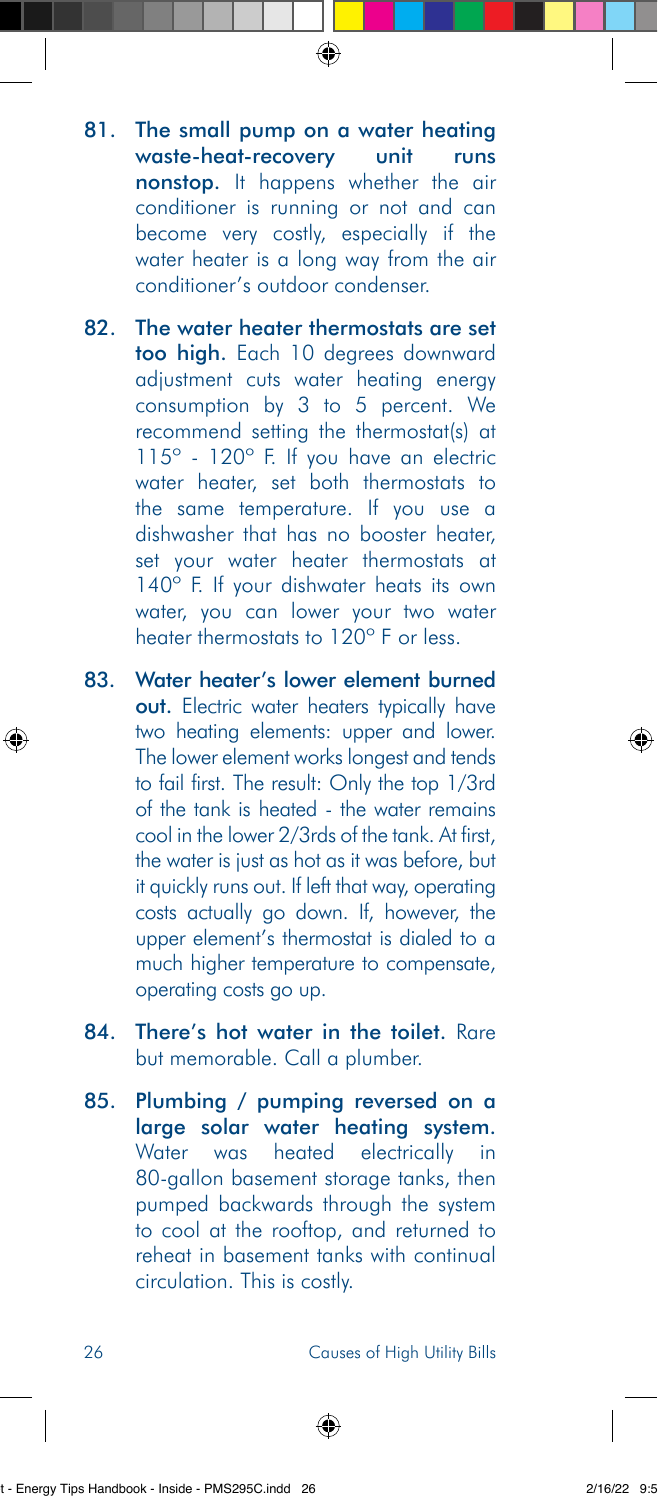#### **Pool Pumps**

86. The customer has a swimming pool, and the pool pump runs 24 hours a day. The high cost of pool pumping is a surprise. Many single-speed residential pool pumps are 1.5 horsepower output. Operated all day, every summer day, the monthly energy cost is about \$146; operated continuously all year, the annual energy cost is about \$1,749. A new variable-speed pool pump can save enormously. EPA ENERGY STAR provides a good operating cost/savings calculator online, where you can compare singlespeed with variable-speed pool pump operating costs. Even a timer for the existing single-speed pool pump is well worth the installed cost and usually pays for itself through energy cost savings within a few months.

> The National Spa and Pool Institute recommends that the pool be "turned over" (one complete circulation of water) once a day. Full turnover of a typical 20,000-gallon pool requires four hours pumping at 85 gallons per minute, six hours at 55 gallons per minute or eight hours at 40 gallons per minute. Most pool pump systems are sized to accomplish a full turnover in four to six hours. With a 1.5 horsepower pump, pumping all year for six hours a day instead of 24 hours a day saves about \$1,311 per year in energy costs.

#### **In the Attic**

87. The ceiling lacks adequate insulation. Heat from the attic is conducting through to the house below. Improving ceiling insulation is one of the best investments you can make toward lowering your air conditioning costs during the summer. The older your home, the more likely its

Causes of High Utility Bills 27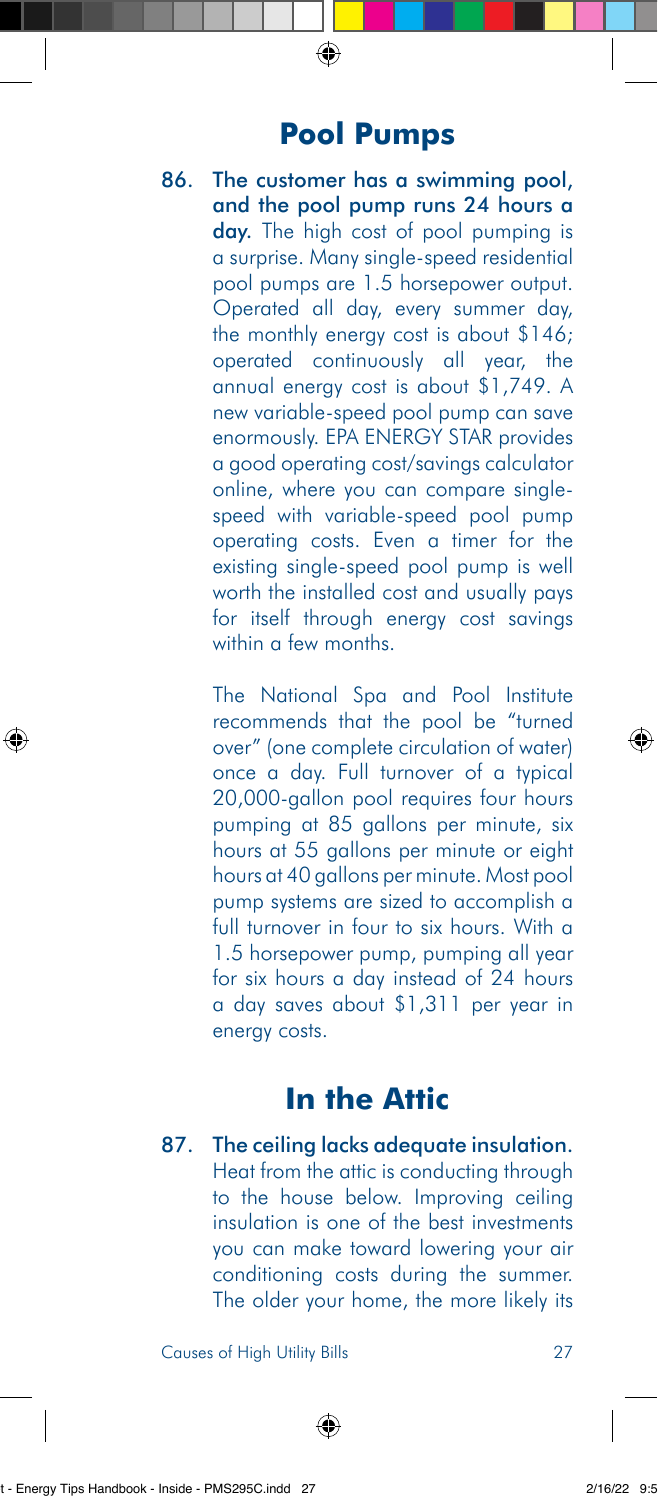original level of insulation would now be considered inadequate. Some older homes have no insulation at all.

If you're not sure how much insulation you have, call 850-891-4968 for a free home energy audit. City of Tallahassee electric customers can participate in a grant program that pays 80 percent of the installed cost to add ceiling insulation, up to a maximum City of Tallahassee Utilities contribution of \$400.

The insulation target level in this program is R-38 (about 15 inches of blown white fiberglass). If your residence is heated with electric-resistance strip heat, the insulation target level is R-49 (about 20 inches of blown white fiberglass). This program is available to both home owners and renters.

88. A rooftop power ventilating fan pulls hot air from the attic on summer days. The fan's thermostatic control is set too low (i.e., 95º F instead of 115º F), so the fan runs more than it should. The fan motor itself is costly to run and eats up any potential savings for having cooled the attic. Moreover, most ceilings are imperfectly sealed against air leakage from house to attic. A fan pulling air from an attic may also pull expensively cooled air from the house into the attic.

> Typically, well-insulated attics don't need power ventilation. Passive ventilation devices such as high ridge, off-ridge, turtle-back or gable vents, together with low soffit vents, are adequate. The optimum design is usually a ridge vent (internally baffled so that rain doesn't bounce in) and soffit vents at the eaves.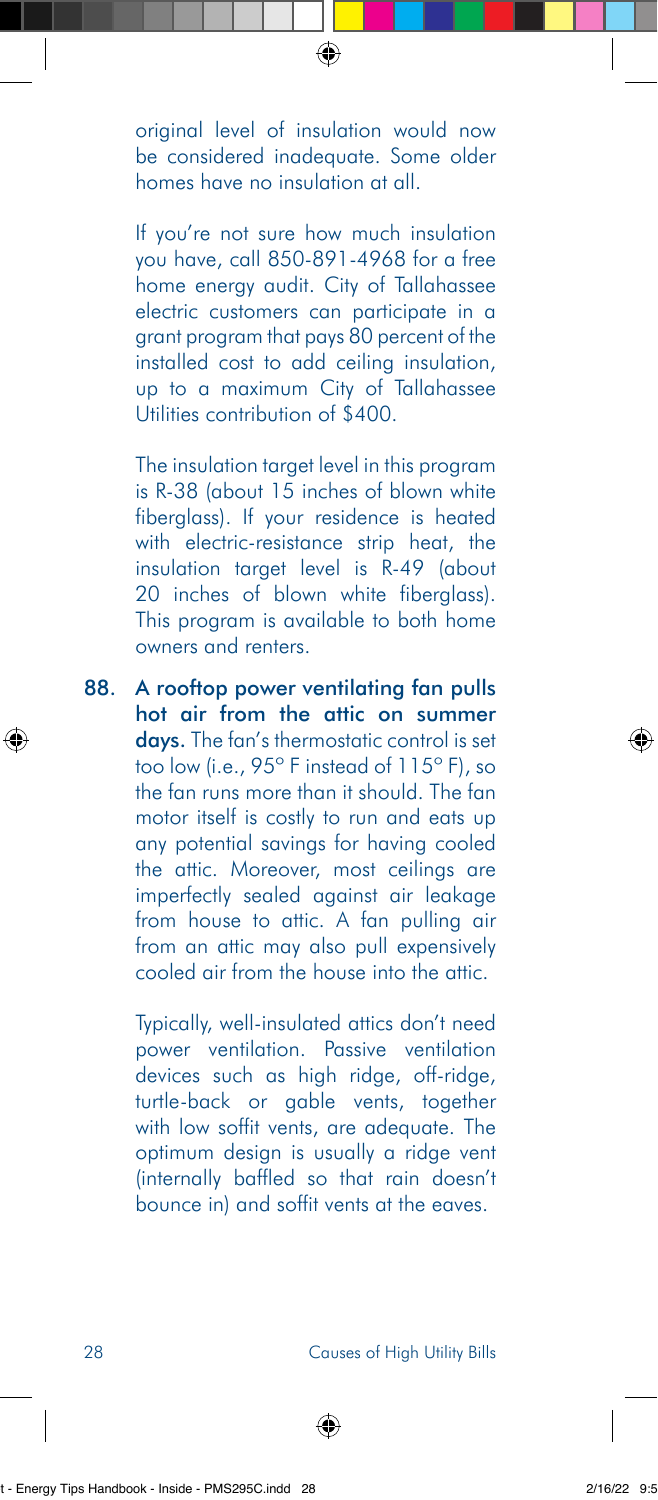#### **Refrigerators and Freezers**

- 89. The refrigerator that served for 20 years in the kitchen still works, and now it's in the garage. Garages get very hot. Those old refrigerators are not very energy efficient and can run almost continuously in a hot environment. The new refrigerator in your kitchen is probably three or four times as energy efficient as a very old model. For instance, a new, 25-cubic-foot highefficiency refrigerator in the kitchen costs about five or six dollars a month to operate. An old, inefficient unit in a hot garage can cost \$25 to \$50 a month in the summer.
- 90. The refrigerator door won't seal when it's shut, the door is askew or the gasket is damaged. Cold air loss occurs. Years ago, the standard advice was to properly align the door on its hinges and/or replace the gasket. However, replacement gaskets now cost \$50 to \$80, can be hard to find and may not fit well.

If your refrigerator is 10 or 15 years old and in poor condition, it's probably best to replace it with a new one rather than undertake gasket repairs. Since 1993, new refrigerators are three times (or more) as energy efficient as similarsized units 10 years earlier. Refrigerators manufactured after 2001 are 30 percent more efficient than those of 1993. A new, 25-cubic-foot energy-efficient refrigerator costs five or six dollars a month to operate, whereas an older model could cost up to 10 times as much to operate.

If you're shopping for a new refrigerator, consider an energy-efficient, ENERGY STAR-qualified model and get a rebate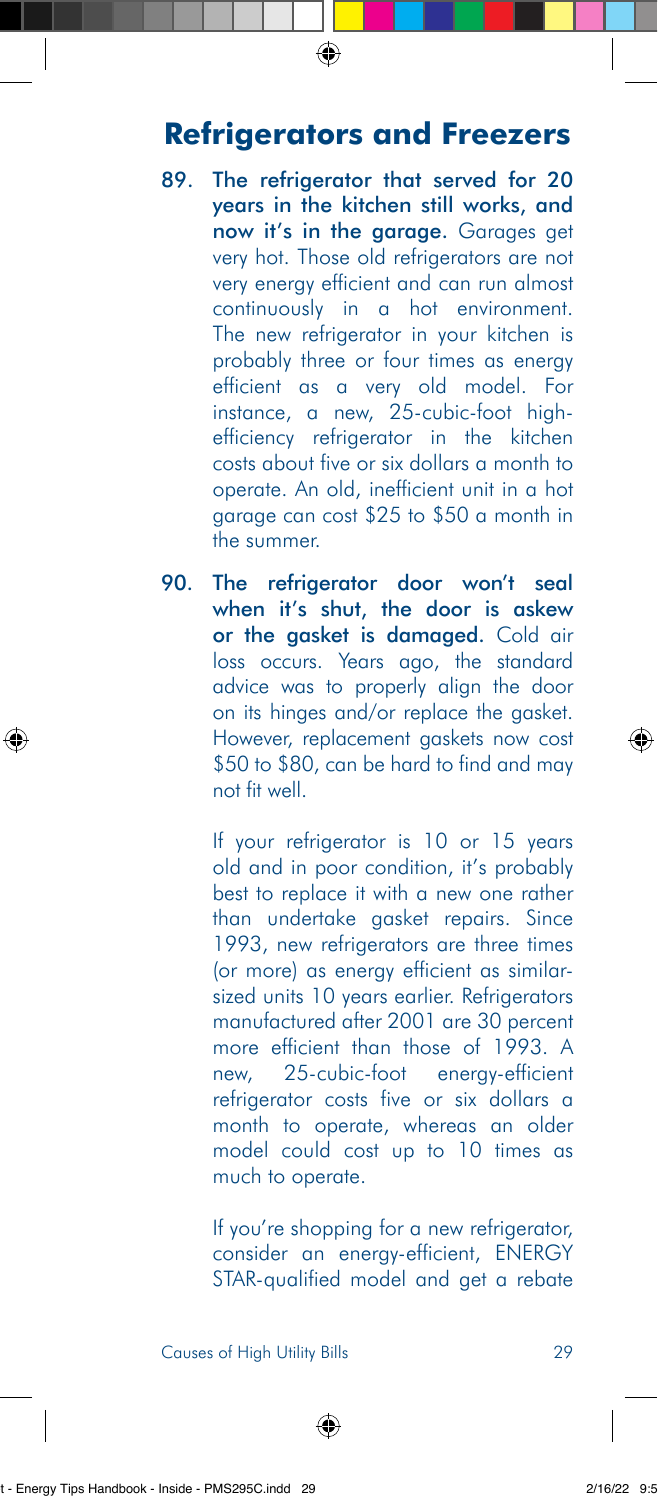from the City of Tallahassee Utilities. Visit Talgov.com/YOU for more information.

91. There is a refrigerator in the kitchen, an older refrigerator in the pantry and a freezer in the pantry. Costs rise. If the newest refrigerator was manufactured after July 2001, it's far more energy efficient than older refrigerators or freezers. Consolidate stored foods into the newest unit, if possible.

#### **Lighting**

- 92. All the lights in the house are on. In most homes, lighting only accounts for about six percent of the annual electric cost, but these costs can add up. Keep up the habit of turning off lights when you leave a room.
- 93. Outdoor area lights are on throughout the day. This is probably caused by a bad photocell.

#### **In the Laundry Room**

94. Someone's doing a lot of clothes drying every day. This is done during the heat of the day, with a dryer located in an air-conditioned utility room, and the dryer is vented to the outdoors. A clothes dryer has a powerful fan that whips air past the damp clothes at the rate of 150 to 200 cubic feet per minute (cfm). In a 1,500 square foot house with 8-foot ceilings, a 200-cfm dryer can empty one house load of air every 60 minutes.

> In summer, that results in a lot of expensively cooled house air being heated by the dryer and blown out. Just as bad, the lost house air will be replaced by hot, damp outside air leaking in fast wherever it can: through kitchen and bathroom vents, fireplace vents and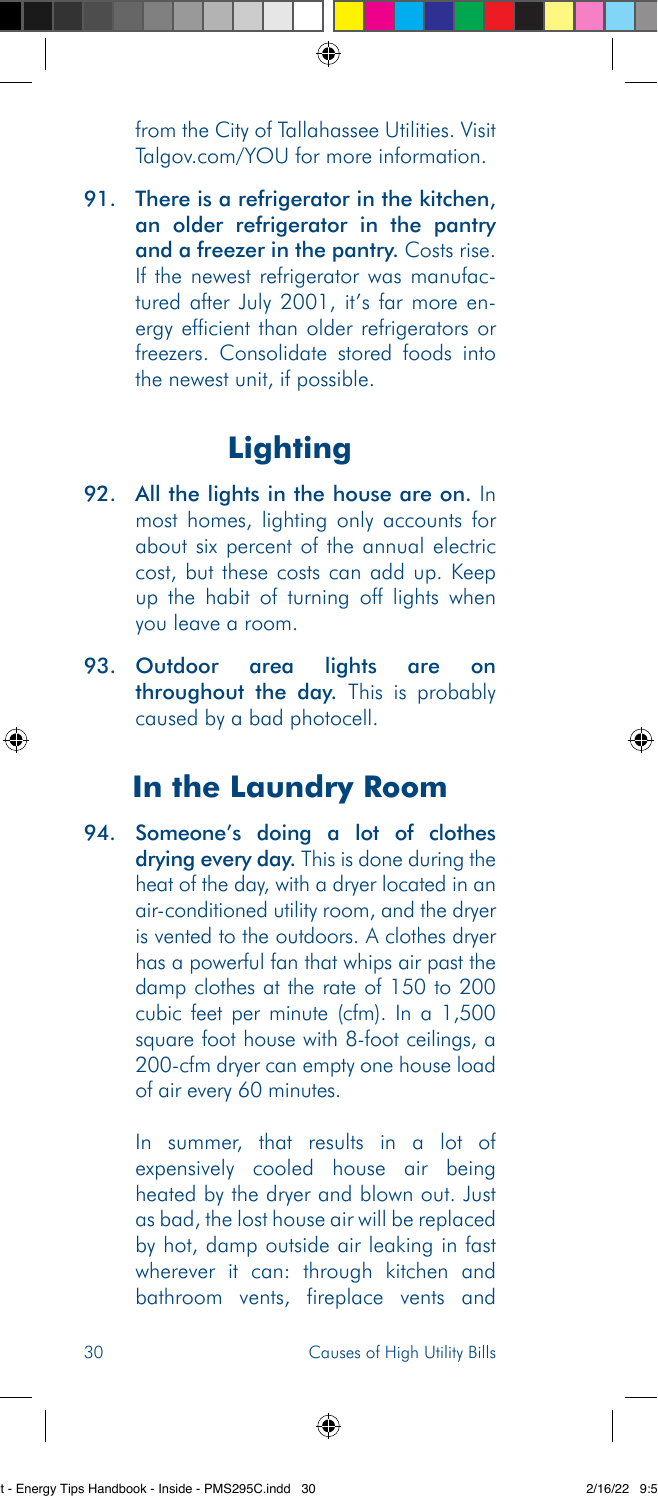dampers, windows and doors, recessed ceiling light fixtures, electric plug and light switch plates, etc. It's best to locate the dryer in an uncooled utility room or garage.

- 95. The clothes dryer vent shoots lint onto the air conditioner's outdoor condenser coils. The AC system, hampered in its ability to release heat, runs longer and longer.
- 96. The dryer vent hose or outdoor vent flap is clogged with lint. It takes longer and longer to dry a load of clothes. With the vent clogged, the clothes get a hot, damp tumbling; the dryer runs for a longer time with poor results; and costs rise.

#### **Other Appliances**

97. Office in the home. Here's the power draw of some home office accessories:

| <b>Equipment Type</b>    | <b>Power Draw</b><br>(Watts) |        |
|--------------------------|------------------------------|--------|
|                          | Idle                         | Active |
| Copier                   | 6                            | 400    |
| <b>Personal Computer</b> | 62                           | 62     |
| Video Monitor            | 62                           | 62     |
| Laser Printer            | 80                           | 200    |
| <b>Totals</b>            | 210                          | 724    |

How much this costs depends on activity levels.

98. A dehumidifier runs nonstop, draining through a hose to the outdoors. The basement area being dried is wide open to the outdoors. Dehumidifiers remove water from the air just as an air conditioner does, but a dehumidifier heats the room in which it sits, like your refrigerator does. For some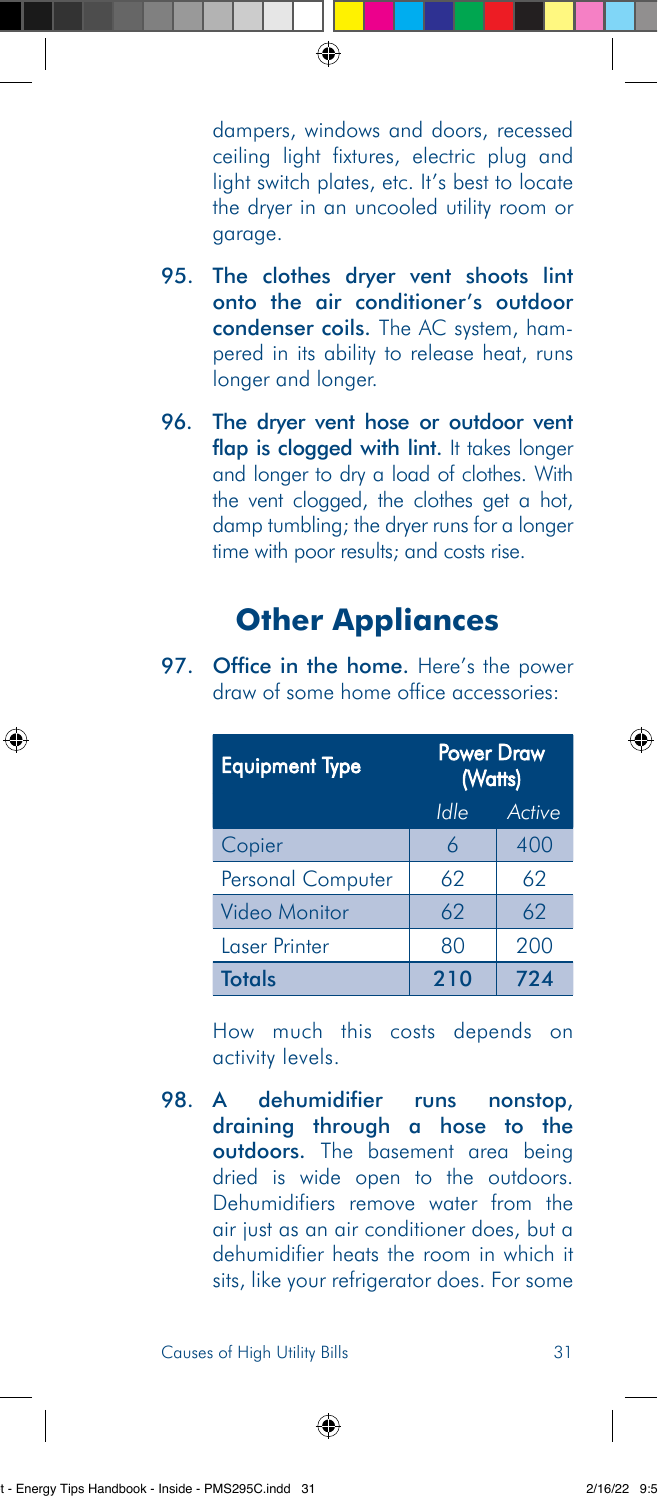homes, it reduces mildew. Dehumidifiers all seem to have about the same size pan for water collection but have widely different rates of water removal. The capacities are usually expressed as pints of water removed in a 24-hour period at some standard temperature and humidity. A bigger dehumidifier, with a larger compressor and higher operating cost per minute of run time, removes water from the air faster but generally less efficiently. If you're catching the water in the pan underneath, you'll need to empty it more frequently to keep up. If you're draining via a hose, there's no pan emptying necessary. Be sure the area you're attempting to dry isn't open to the outdoors. Also, be sure the drain hose is routed to empty water away from your house or into a drain.

#### **Cooking**

99. There's a whole lot of cooking going on. Meanwhile, the air conditioning runs nonstop to cool the kitchen. To avoid this, cook outside in the summer, eat later in the evening or use a microwave oven. A microwave oven cooks twice as fast and doesn't heat the kitchen.

#### **Windows**

100. Windows on the southwest or west side of the home are fully exposed to the setting sun. In newer Florida homes, sunlight heating through windows accounts for about 20 percent of the air conditioning load. In older homes, it can be as much as 30 percent. Use interior shades, drapes or blinds to reduce heat through windows by about 20 percent. External shade (from trees, awnings and sun screens) works even better.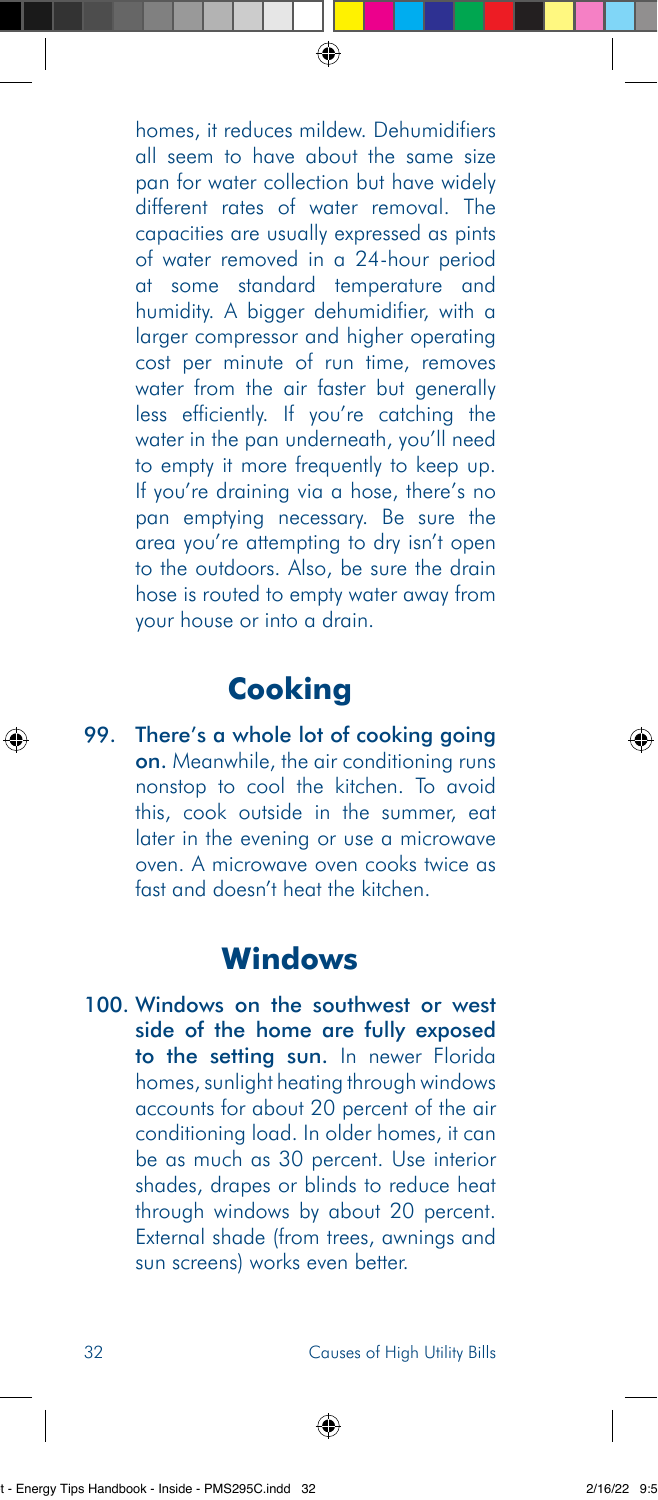Some newer, high-tech windows have special tints or films that reduce the amount of heat transmitted across the window into the house. Most window manufacturers now offer high-tech windows with low E coatings. This is a microscopically thin, virtually invisible, metal or metallic oxide layer deposited on a window.

In a double-paned window, the coated surface may be either the outer side of the inner glass or the inner side of the outer glass.

In Florida, the latter design works better. The coating acts to suppress radiative heat movement across the window by reflecting heat back into the home during cold weather and back to the outdoors during warm weather.

- 101. The house has awning or jalousie windows designed for cross ventilation. The house is closed up for air conditioning. These window types are notoriously leaky. In summer, the air conditioner must toil to dry as well as cool the air, and major air leaks cause major cost increases.
- 102. Old casement or awning style windows are deformed out of alignment and will not seal shut. Warm, moist air leaks in, or cooled air leaks out, resulting in higher utility costs.
- 103. Windows lack inside shading devices (shades, drapes or blinds), or these devices are not adjusted properly. Venetian blinds and other shading devices are tremendously important. Use them to block heat entry on summer days.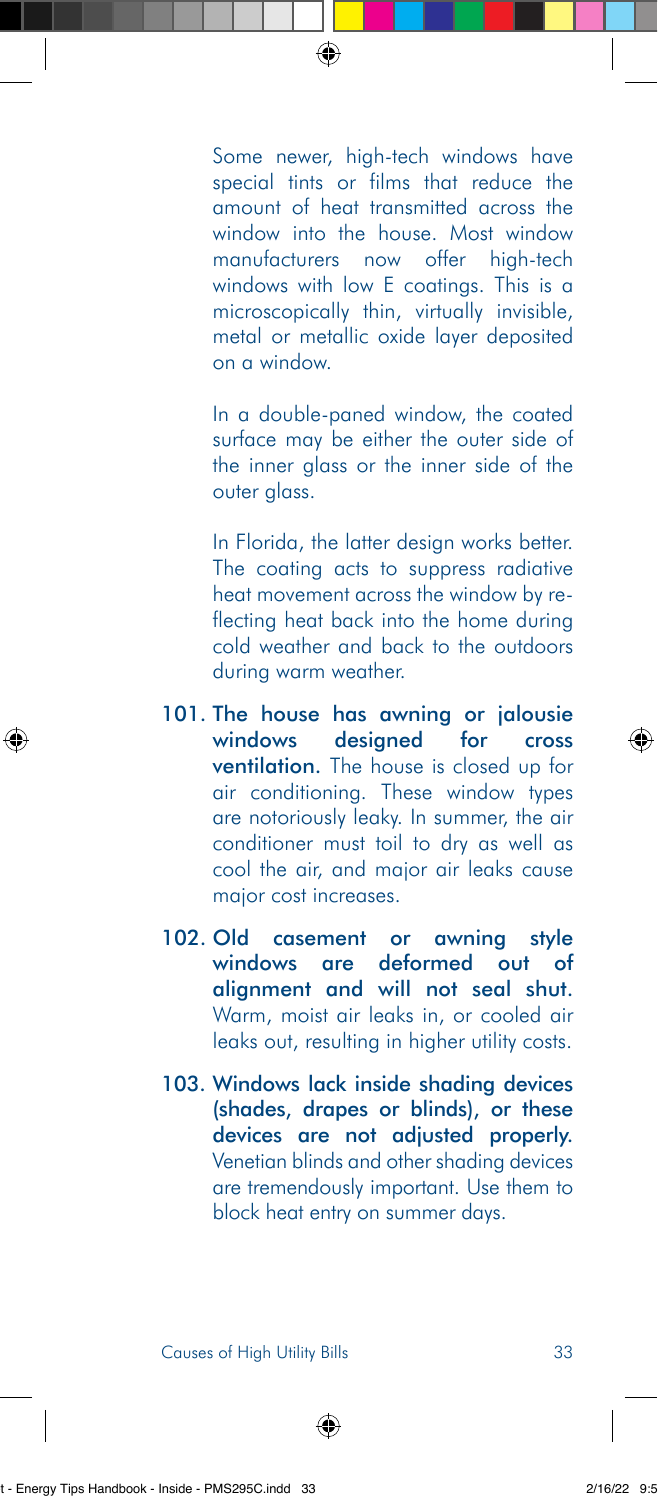#### 104. Windows and doors are open while the air conditioner runs.

105. Southwest sun exposure floods the home with radiant heat in the fall. Some homes have southwest windows that are well shaded by overhangs through the middle of the summer, when the sun passes overhead. In the fall, afternoon sunlight (radiant heat) pours in as the sun's path passes lower in the sky. Air conditioning costs may soar unexpectedly in late September and October.

#### **In the Bathroom**

106. Some of the worst water leaks are at toilets. You can lose 100+ gallons every day without knowing it. Listen carefully for the faint, high whine of a toilet leak. Find out if tightening the water supply shutoff beneath the tank will stop the noise. You can also put some food coloring in the toilet tank. If the color appears in the bowl without flushing, you have a leak.

> Have you ever seen a toilet with a mechanism that catches in mid-flush and water rushes continuously out the drain? If you ever discover a toilet in your home that occasionally does this, don't put off having it repaired. It can flush hundreds of dollars worth of water while you're away.

107. Bathroom power vents are left running. This sends expensively cooled air up the vent and to the outdoors. Run these bathroom fans only as long as needed to clear that one room of its moisture. If the bathroom is 10 feet by 12 feet with an 8-foot ceiling, it only takes 19 minutes of fan operation to send out one roomful of air.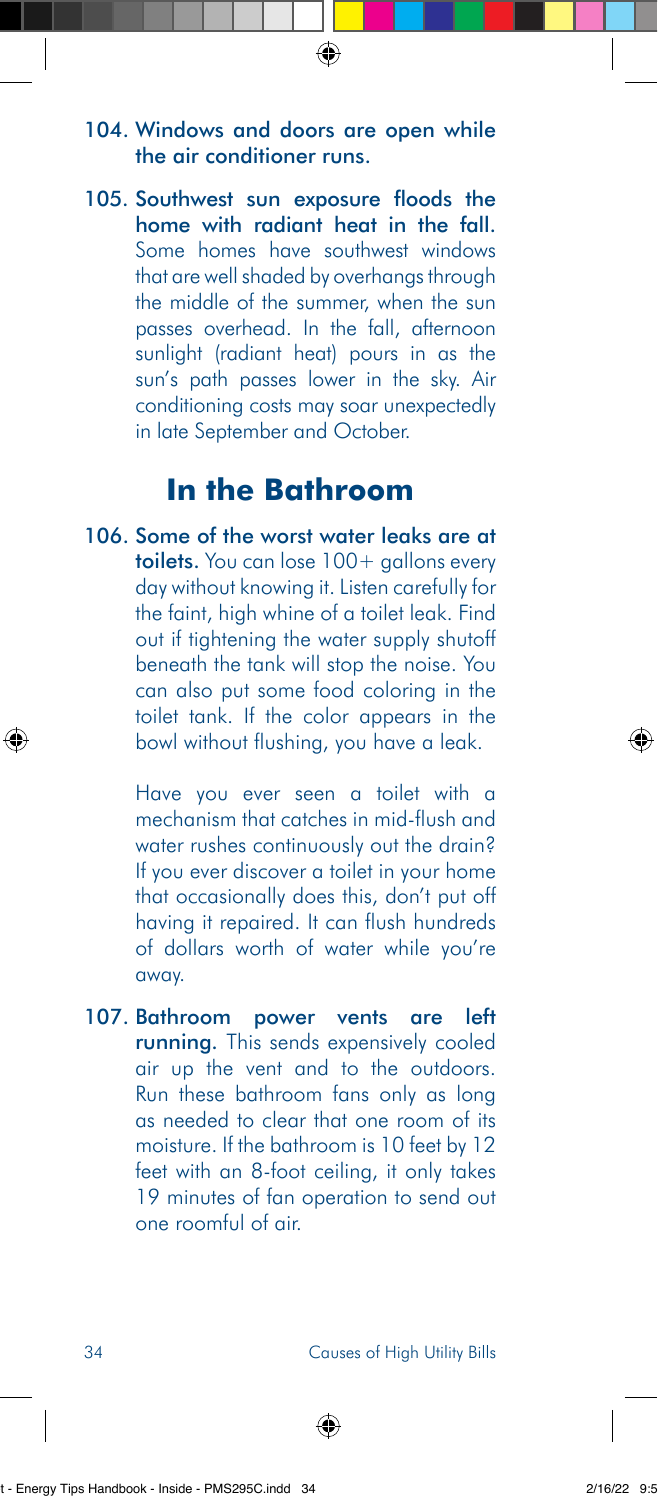#### **Outside the Home**

108. Dry periods typically occur in the spring. Water bills can spike during spring and fall droughts. Water bills rise as a result of unnecessary lawn watering. Excessive watering increases cost and can harm the grass.

Here are a few tips:

- Water your lawn in the early morning when the sun and wind are low. About 30 minutes of water twice a week is all your lawn needs. Grass roots will grow deeper, and less watering will be needed over time.
- Remove weeds, which take up precious water.
- Mow regularly, removing one-third of the grass length. Leave clippings on the lawn to help retain moisture.
- 109. Gardening and landscaping activities increase water use. This may cost more than expected.
- 110. Vines, bushes, tall grass, leaves, litter or lawn chairs cover the air conditioner's outdoor condenser unit. The heat can't be released. Cooling costs rise.

#### **Weatherstripping and Caulking**

111. Doors need weatherstripping. Weatherstripping prevents significant air leakage. The crack around all four edges of a standard door is 20 feet long. If the crack is 1/12" wide, the total "hole" size is 20 square inches, roughly the equivalent of a softball-sized hole in the door. If the house is negatively pressured whenever the air conditioner runs because of supply duct leakage,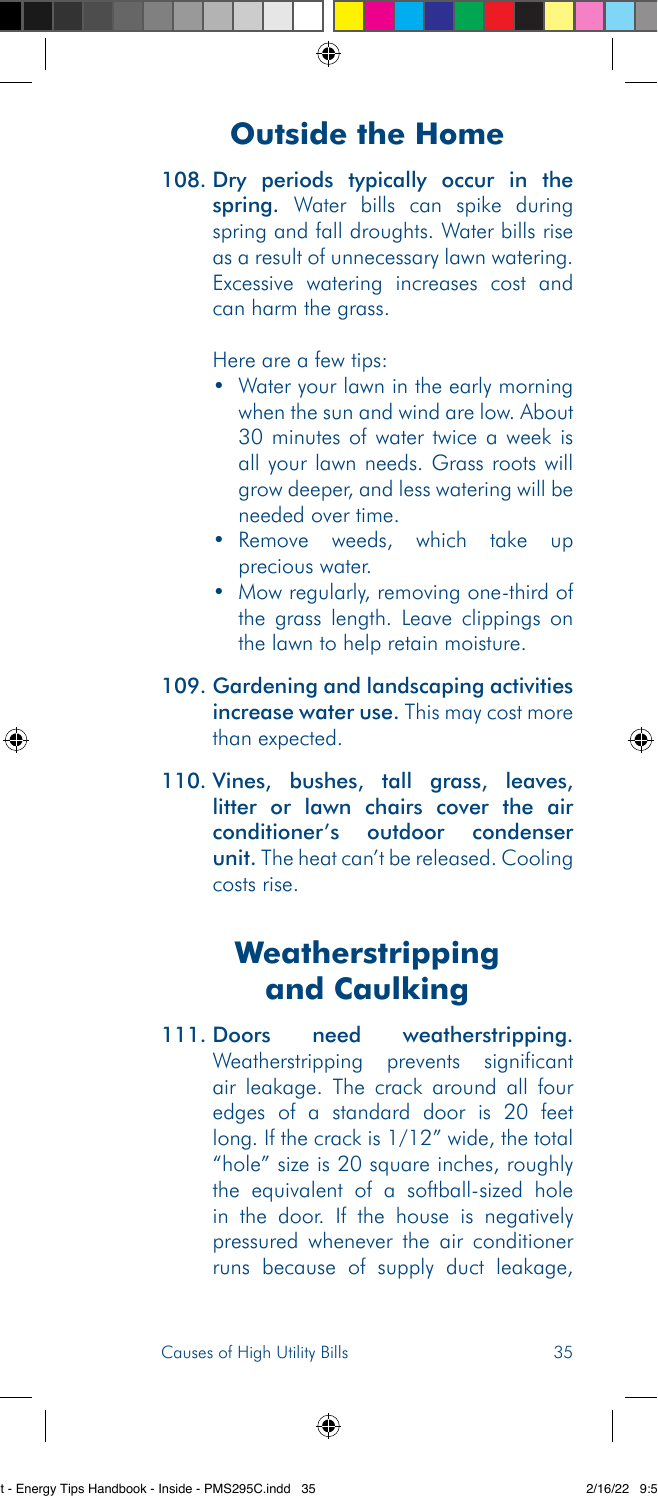that size hole emits a lot of warm, moist air for the air conditioner to cool and dry.

Choose from a wide variety of weatherstripping materials at local hardware stores and home supply centers. You'll often find good instructions there, too, either from staff or how-to booklets.

112. Windows and doors need caulking. Caulking prevents air leakage. This is do-it-yourself work. Caulk is cheap. Applying it is easy, but it takes time. Caulk the cracks in and around window and door frames; cracks where masonry walls meet wood siding or trim; wall penetrations by pipes, meter box, clothes dryer vent or exhaust vents, etc. Some all-purpose caulks are silicone, siliconeacrylic and siliconized acrylic latex.

#### **Miscellaneous Findings**

- 113. A resident requires the use of oxygen. Unfortunately, the energy cost to run these compressor systems is surprisingly high – about \$35 per month for continual use.
- 114. The resident's City of Tallahassee Utilities energy loan payment on the utility bill makes the total bill in summer higher than it was the previous summer. New air conditioning equipment almost never pays for itself through energy savings in less than five years. Since the term on energy loans is five years and 80 percent of the loans are for HVAC equipment, almost all loan program participants are saving less each month than the monthly loan payment amount. After the fifth year, bills are lower.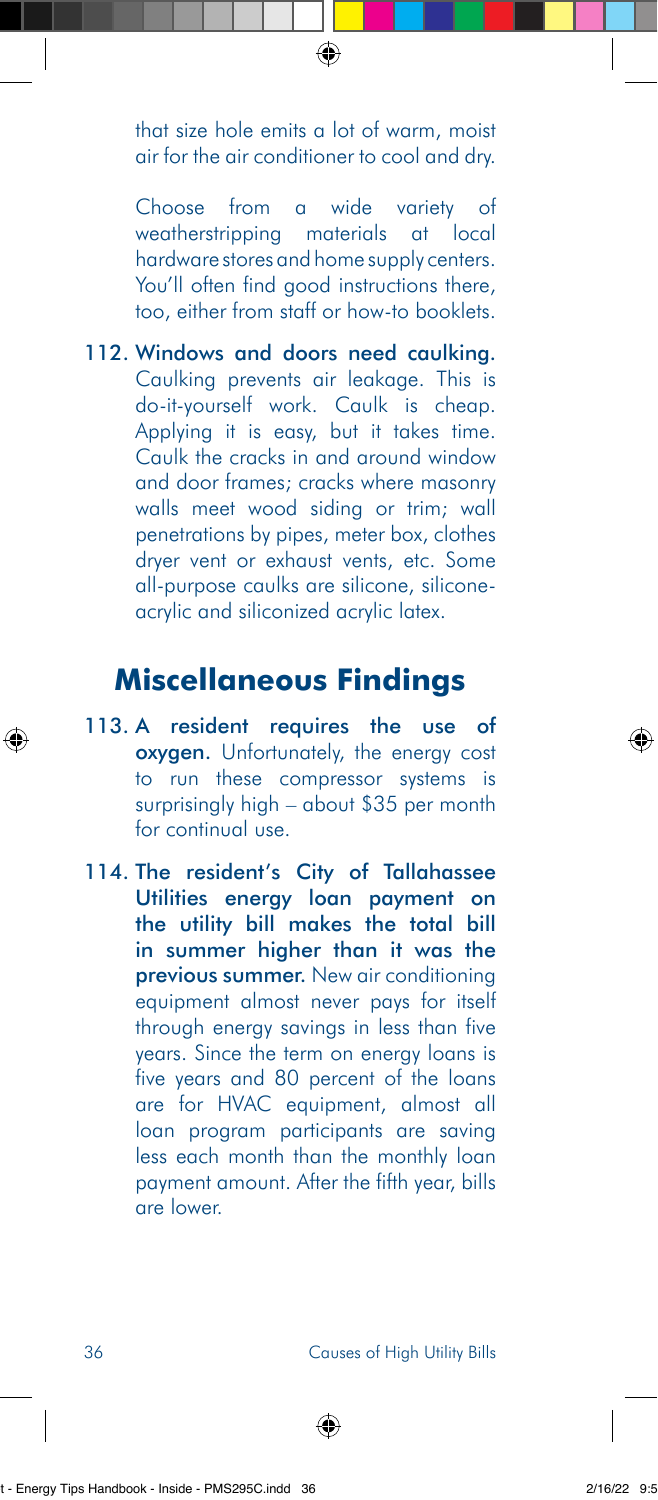- 115. Teenagers can cause high bills in the summer. As most parents know, teens can use extraordinary amounts of water and electricity for showering and personal grooming. Small children, on the other hand, require less energy and are relatively comfortable in warmer environments.
- 116. Relatives come to visit.
- 117. Kids come home from college.
- 118. Children are home from school.
- 119. While the family is away during weekdays, a housekeeper works at the house. He or she drops the thermostat to the low 70s.
- 120. College students living away from home for the first time move into an off-campus house or apartment in August. Their second utility bill has a way of getting high (the first billing is often for a partial month). A high bill seems to relate to a whirlwind of initial activity that happens to coincide with brutally hot weather: moving in, cleaning, entertaining, having doors open, setting the thermostat too low, etc.
- 121. Someone other than the resident pays the utility bill. Someone else pays, maybe a parent living elsewhere, and this leads to high electric usage and high bills.
- 122. The residents left town for a summer vacation and were expecting the next utility bill to be low. The bill was high because they left the air conditioner set at 78º F and the unit ran a lot. It is best to set the thermostat a few degrees higher when away in summer. The AC will run less oftern, but still reduce humidity, and costs are lowered significantly.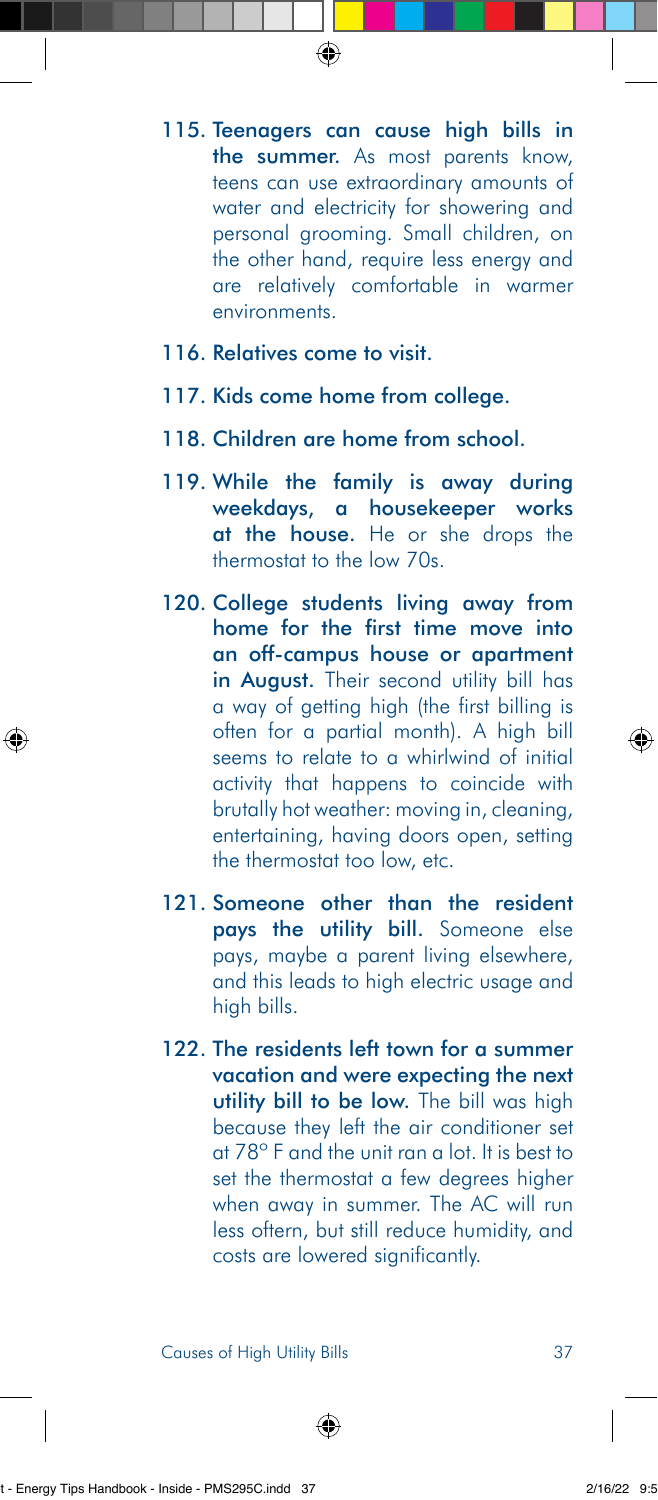# **Index**

# A

AC. See HVAC (Heating Ventilation and Air Conditioning) Air Conditioning. See HVAC (Heating Ventilation and Air Conditioning) Air Filter. See HVAC (Heating Ventilation and Air Conditioning) Air Handler 9, 10, 16, 20, 23 Air Leaks 4, 33 Attic 16, 27

# B

Bathroom 34 Bedroom 14 Breaker Panel 3, 22

### $\mathsf{C}$

Cat 25 Caulk 35 Ceiling Fan 5 Central Heating. See HVAC (Heating Ventilation and Air Conditioning) Children 37 Clothes Dryer 4, 5, 12, 30, 36 Clothesline 4 Coils 8, 11, 12, 17, 21, 23, 31

College Students 37 Combination Appliance 11, 25 Computer 31 Condenser 11, 12, 13, 17, 18, 22, 26, 31, 35 Cooking 3, 32 Copier 31

#### D

Defrost Mode. See Heat Pump Dehumidifier 31, 32 Dryer. See Clothes Dryer Duct 31 Ductwork 9 *duct leaks* 21 Dust 8, 20

# E

Emergency Heat. See Strip Heat ENERGY STAR 29 **Evaporator** Coils 8, 17, 23

### F

Filter 4, 8, 9, 10, 20, 23 Fireplace 3, 13, 14, 30 Freezer 30 Furnace (HVAC) 3, 10, 19, 23 *Short-Cycling* 24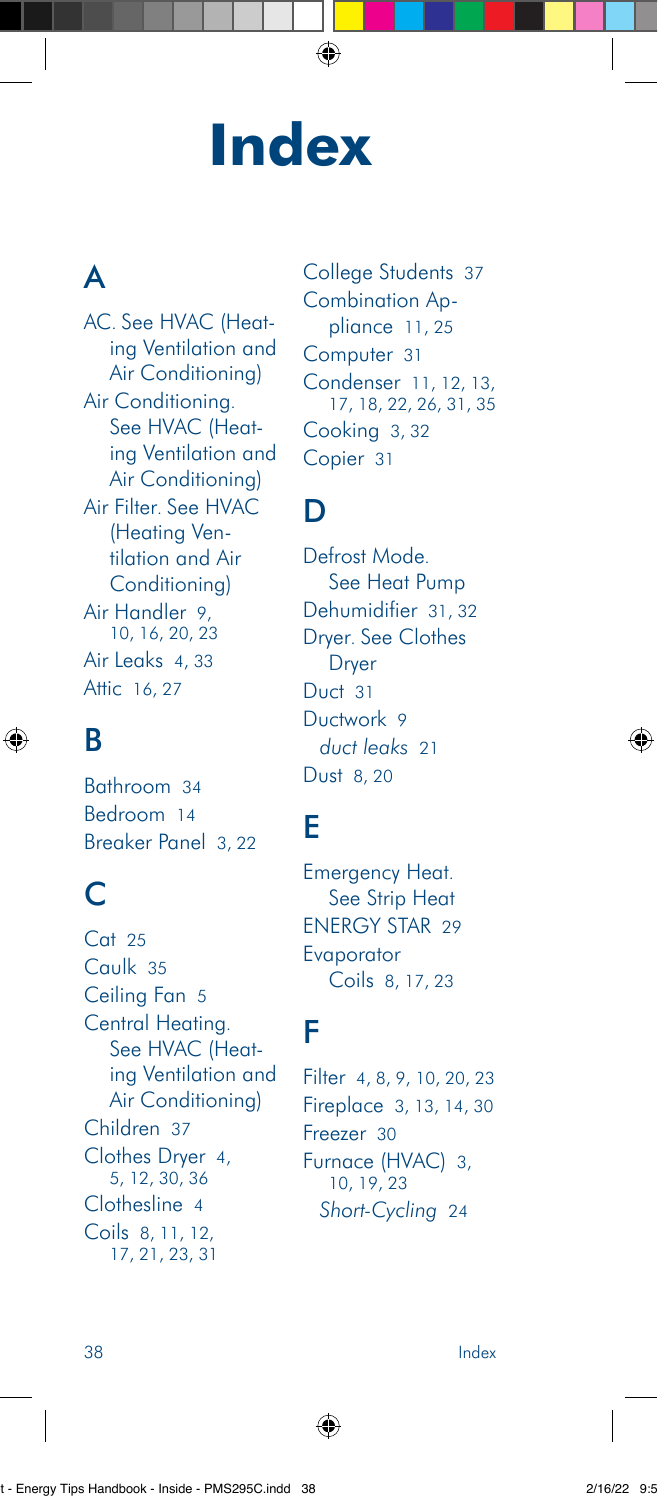#### G

Garage 13 Gas Furnace. See Furnace (HVAC)

### H

Heat Pump 6, 8, 22, 23 *defrost mode* 22 Heat Strips 3, 6, 9, 21, 23 Hot Water 3, 24, 25, 26 HVAC (Heating Ventilation and Air Conditioning) 8, 9, 10, 11, 12, 13, 20, 36 *AC* 3, 4, 9, 11, 16, 18, 19, 31 *air filter* 8, 20 *backup electric strips* 21 *evaporator coils* 8, 17, 23 *thermostat* 20, 22, 24

# I

Insulation 10, 15, 16, 17, 23, 28

## K

Kids 37 Kitchen 5, 18, 25, 29, 30, 32

# L

Lights 3, 5, 30

# M

Microwave 5, 32 Mobile Home 10, 19

#### P

Package-Unit 17, 19 Printer 31

## R

Radiant Heat 34 Refrigerant 11, 12, 17, 22 Refrigerator 3, 29, 30, 31 Relatives 37

## S

SEER 10, 11 Short-Cycling 24 Space Heaters 24 Strip Heat *Emergency Heat* 6, 21 Swimming Pool 27

# T

Teenagers 37 Thermostat 3, 4, 6, 9, 13, 15, 17, 18, 19, 20, 21, 22, 23, 24, 25, 26, 37 Toilets 34 Trees 16

Index 39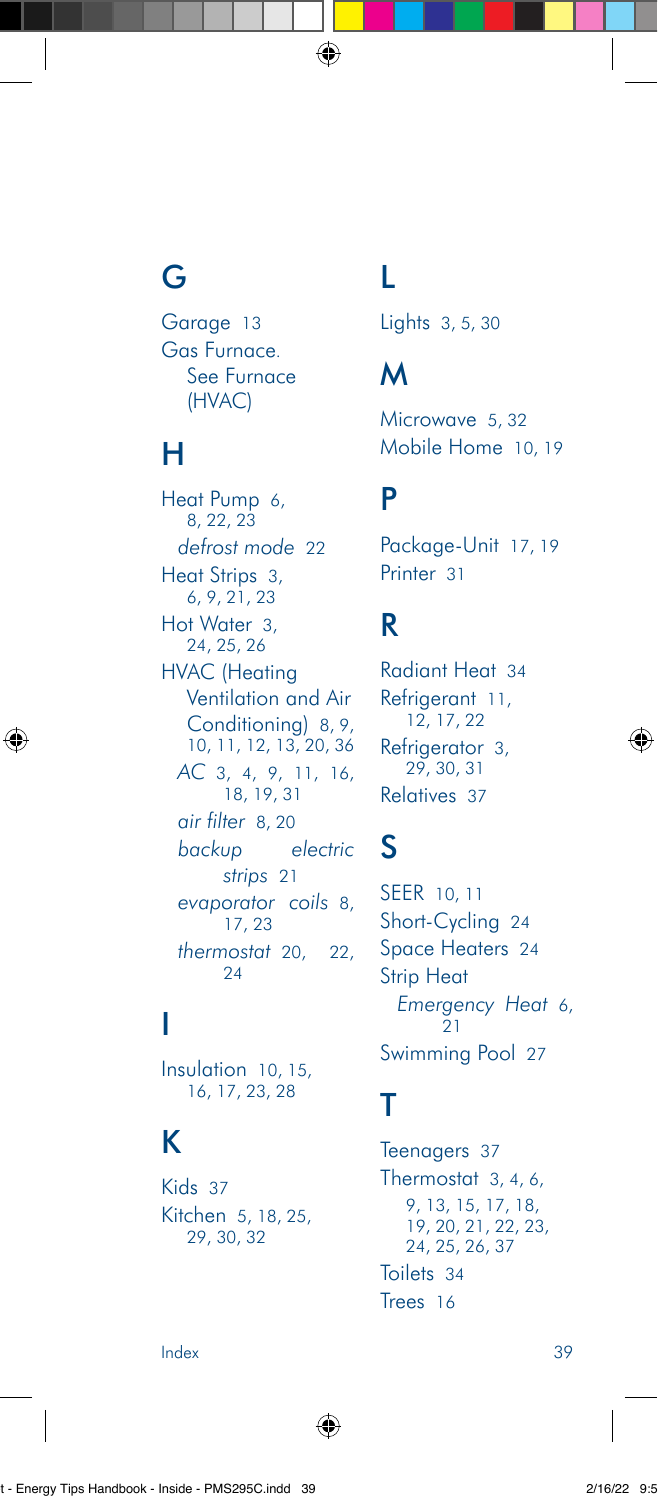#### V

Vacation 37 Video Monitor 31

#### W

Water Heating 12, 26 Water Leaks 3, 24, 34 Weatherstripping 4, 35, 36 Windows 32, 33, 34, 36